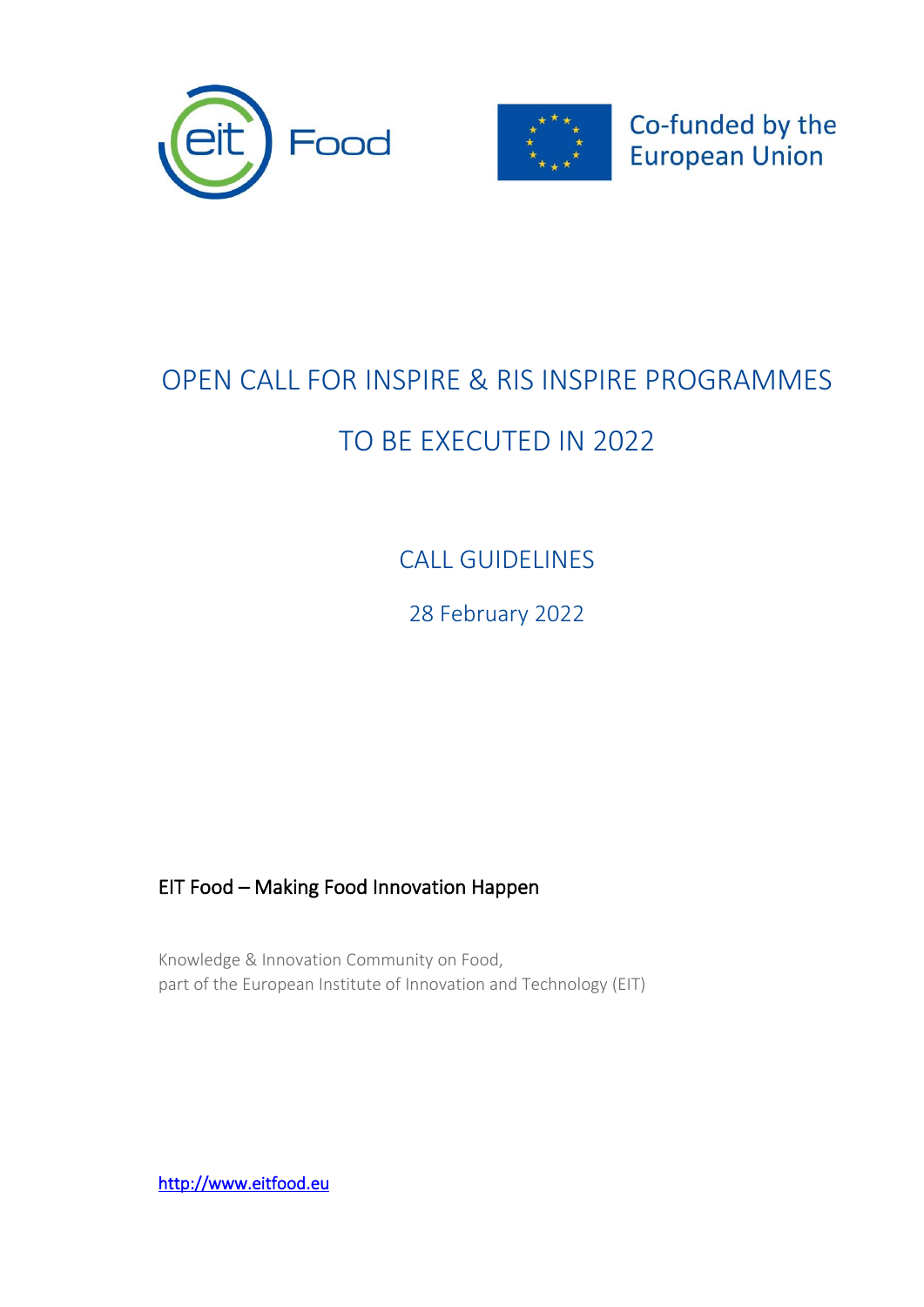## **Contents**

| $1_{-}$ | <b>Overview of EIT Food</b>                                          | 5  |
|---------|----------------------------------------------------------------------|----|
|         | 1.1 About EIT Food                                                   |    |
|         | 1.2 About EIT RIS (Regional Innovation Scheme)                       |    |
|         | 1.3 About EIT Food Education                                         |    |
|         | 2. Purpose of this Call                                              | 7  |
|         | 2.1 About the Inspire Programmes                                     |    |
|         | 2.2 About the RIS Inspire Programmes                                 |    |
|         | 2.3 About the Entrepreneurship Spine                                 |    |
| З.      | <b>Scope of Work</b>                                                 | 9  |
|         | 3.1 General Objectives                                               |    |
|         | 3.2 Overarching philosophy                                           |    |
|         | 3.3 Detailed Scope of Work                                           |    |
|         | 3.4 Design and Timeline of Inspire & RIS Inspire Programmes Delivery |    |
| 4.      | <b>Budget, Roles and Responsibilities</b>                            | 16 |
|         | 4.1 Contributors                                                     |    |
|         | 4.2 Roles and responsibilities                                       |    |
|         | 4.3 Budget                                                           |    |
|         | 4.4 Supporting EIT Food's Financial Sustainability Strateg           |    |
| 5.      | <b>Marketing and Recruitment Strategy</b>                            | 20 |
| 6.      | KPIs to be achieved                                                  | 21 |
| 7.      | <b>Proposal Process and Timeline</b>                                 | 22 |
|         | 7.1 Request for additional information and clarification             |    |
|         | 7.2 Costs for preparing proposals                                    |    |
| 8.      | <b>Evaluation of Proposals</b>                                       | 23 |
| 9.      | Annexes                                                              | 25 |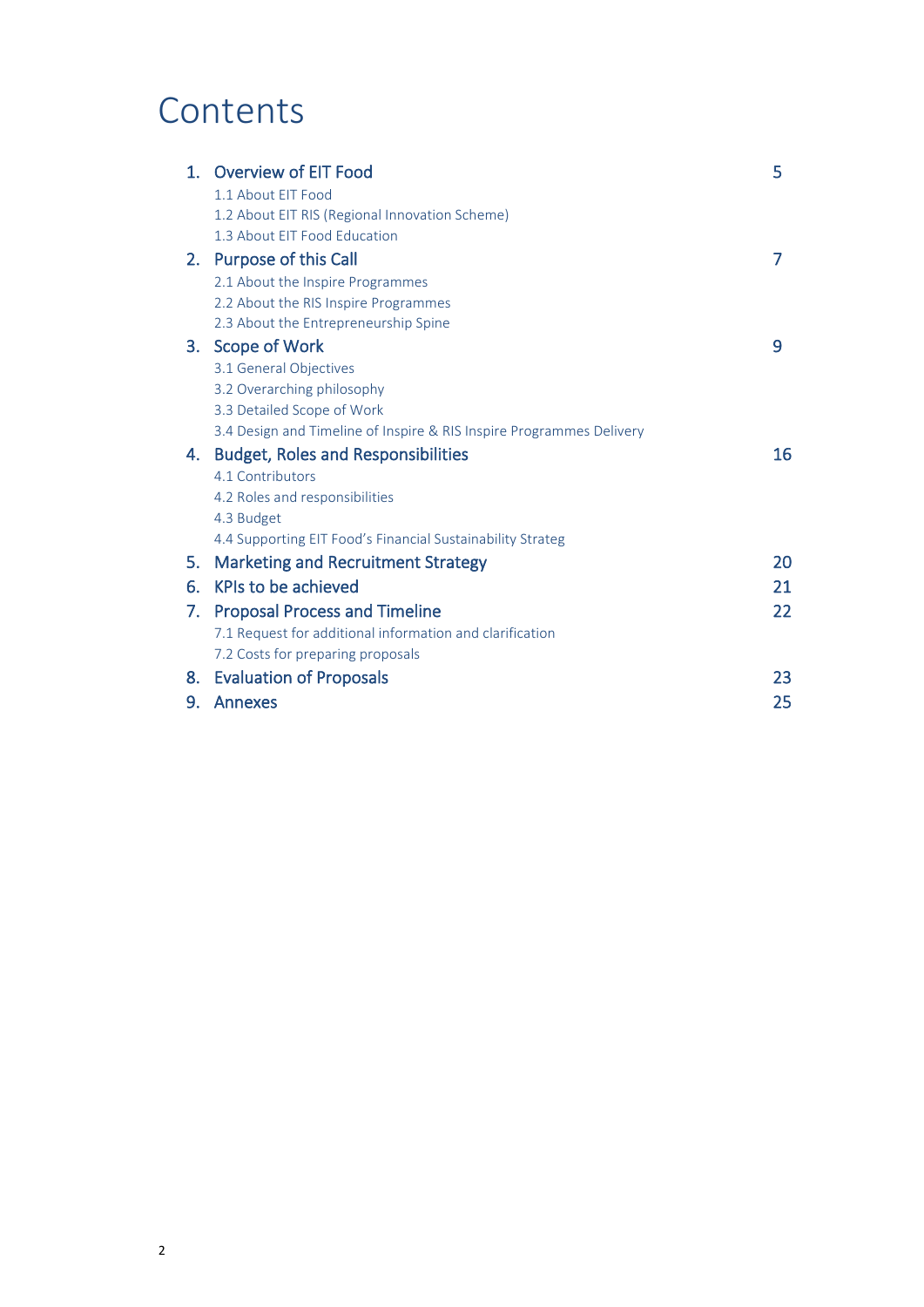# EIT Food Glossary

| KIC: Knowledge<br>Innovation           | EIT Food is one of now eight Knowledge Innovation Communities (KICs)<br>that operate under the regulations of EIT.                                                                                                                                                                                                                                                                                                                                                                                                                                                                                                                                                 |
|----------------------------------------|--------------------------------------------------------------------------------------------------------------------------------------------------------------------------------------------------------------------------------------------------------------------------------------------------------------------------------------------------------------------------------------------------------------------------------------------------------------------------------------------------------------------------------------------------------------------------------------------------------------------------------------------------------------------|
| Activity (KAVA)                        | Everything that EIT Food does is organised into KIC added value Activities<br>(KAVAs). Each Activity belongs to one →Segment, each Segment to one →Area.<br>Each Activity should contribute to the integration of the knowledge triangle of<br>higher education, research and innovation, including the establishment,<br>administrative and coordination activities of EIT Food, and contributing to the<br>overall objectives of the EIT. An activity is split in one or several tasks                                                                                                                                                                           |
| Area                                   | EIT defines several areas in which it operates: Education; Innovation and<br>Research; Entrepreneurship; Communication, Dissemination and Outreach;<br>Regional Innovation Scheme; and Management and Coordination.                                                                                                                                                                                                                                                                                                                                                                                                                                                |
| <b>Business Plan</b>                   | The document specifying the detailed plan of EIT Food for the upcoming year. It<br>consists of a main body text and several annexes describing the Activities in<br>detail. Based on the draft Business Plan submitted in September (and some<br>other criteria) EIT decides on the budget available to EIT Food in the following<br>year. The Business Plan will then be adjusted to match the assigned budget and<br>forms the basis for the internal agreements of EIT Food with its partners.                                                                                                                                                                  |
| Co-funding                             | KAVA funding from other than EIT and EU financial contribution sources, in<br>particular: partners own investments and national or regional public funding<br>programmes                                                                                                                                                                                                                                                                                                                                                                                                                                                                                           |
| CLC: Co-Location<br>Centre             | EIT Food has five Co-Location Centres, or CLCs, which are regional offices<br>located in Belgium, Germany, Poland, Spain and the UK. Each office is<br>responsible for a CLC Region; a grouping of countries. More information<br>on CLCs is available on the EIT Food website.                                                                                                                                                                                                                                                                                                                                                                                    |
| Eligible Countries                     | Only organisations (EIT Food partners and external organisation) from countries<br>eligible under the Horizon Europe framework programme can participate in the<br>call. These are all EU Member States and countries that have associated with the<br>Horizon Europe programme (Associate Countries)1. Please refer to Section 1.4<br>for more information.                                                                                                                                                                                                                                                                                                       |
| Regional<br>Innovation<br>Scheme (RIS) | The EIT Regional Innovation Scheme (EIT RIS) was introduced in 2014 to<br>advance the innovation performance of more countries and their regions across<br>Europe, especially countries with moderate or modest innovation scores as<br>defined by the European Innovation Scoreboard. Since its establishment, the<br>EIT RIS, which is steered by the EIT and implemented by its Knowledge and<br>Innovation Communities (KICs), has successfully led to a significant expansion<br>of EIT Community activities to more countries and regions across Europe,<br>contributing to a pan-European spread of EIT Community engagement<br>opportunities and networks. |
| Focus Area                             | Thematic area where to focus EIT Food activities in the coming 2-3 years. These<br>Focus Areas will build the basis for the EIT Food Programme in the coming years<br>and encompass the whole agrifood ecosystem, from primary sector to retail and<br>consumption.                                                                                                                                                                                                                                                                                                                                                                                                |
| Knowledge<br>Triangle<br>Integration   | Our Impact Pathways integrate business creation, education, public<br>engagement, and innovation investment programmes in an EIT model<br>referred to as "Knowledge Triangle Integration" (KTI). For EIT Food this<br>means ensuring "KTI" from first principles through consumer-centric activity<br>design to achieve outcomes leading to real-world impact for individuals,<br>society, and business.                                                                                                                                                                                                                                                           |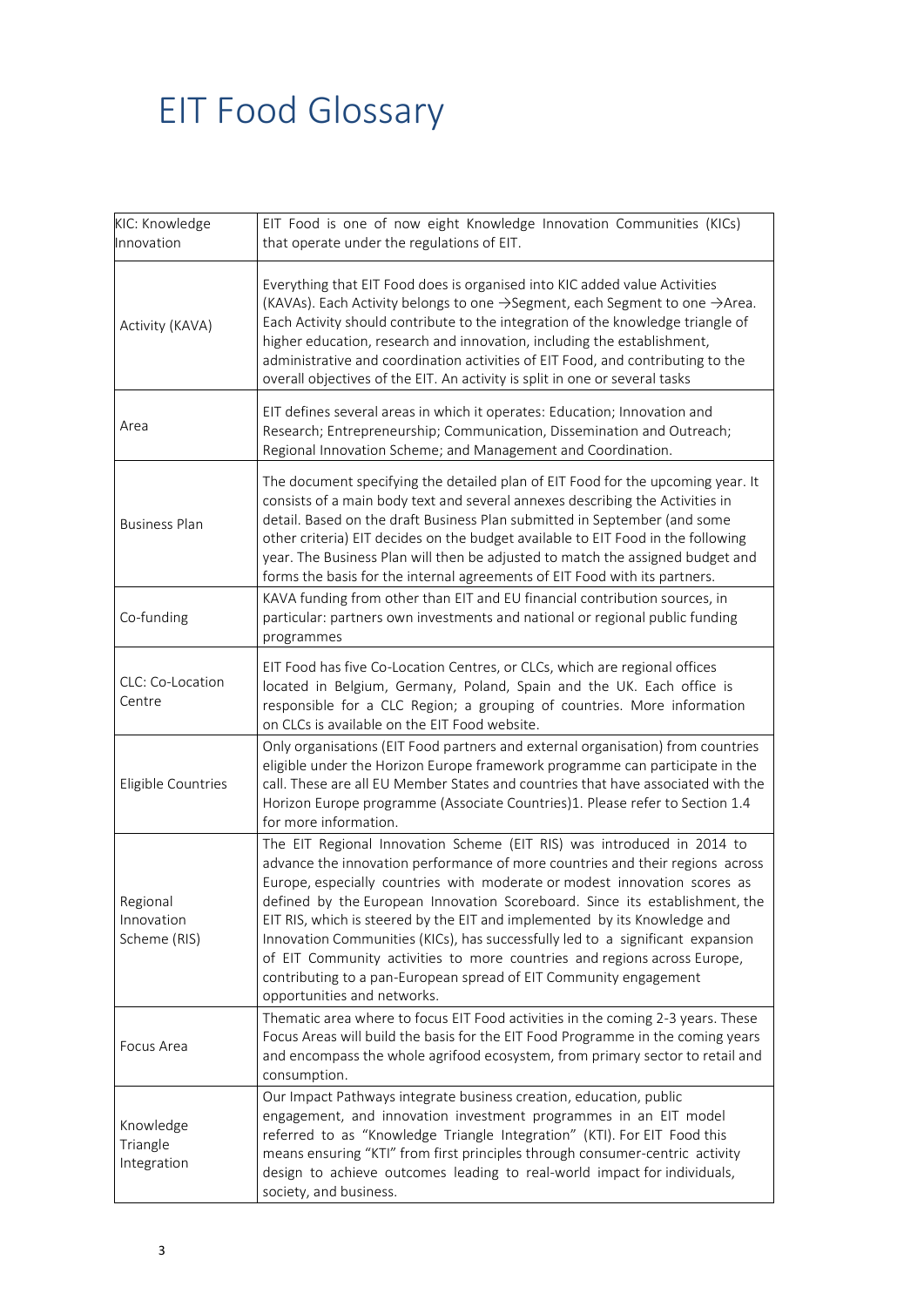| Grant                                | The award of EIT funding for delivery of the action. Note "Amended grant" is<br>referred to below. Annual amendment of the project grant takes place, and the<br>amended value is used to calculate factors including co-funding<br>requirements, return on investment (ROI) requirements, etc.                                                                                                                                                                                                                                                                                                                                                                                                                                                                                                                                                                                                                                                                                                                                                                                                                                                                                                                                                                                                                                                                                                           |
|--------------------------------------|-----------------------------------------------------------------------------------------------------------------------------------------------------------------------------------------------------------------------------------------------------------------------------------------------------------------------------------------------------------------------------------------------------------------------------------------------------------------------------------------------------------------------------------------------------------------------------------------------------------------------------------------------------------------------------------------------------------------------------------------------------------------------------------------------------------------------------------------------------------------------------------------------------------------------------------------------------------------------------------------------------------------------------------------------------------------------------------------------------------------------------------------------------------------------------------------------------------------------------------------------------------------------------------------------------------------------------------------------------------------------------------------------------------|
| Impact                               | The positive effects of EIT Food funded Activities on economy, society and the<br>environment. Under Horizon Europe these impacts will be captured and<br>communicated through Key Impact Pathways. The objective is to generate<br>new and more knowledge and new technologies, drive growth and<br>competitiveness of the EU, and to have significant social, economic and<br>environmental impact of EIT Food's investments over time. These impact<br>pathways are classified as follows: Scientific impact: Related to supporting the<br>creation and diffusion of high-quality new knowledge, skills, technologies and<br>solutions to food system challenges.<br>Societal impact: Related to the impact of activities in developing solutions that<br>address food system challenges (health, environment), and support the<br>uptake of novel solutions by industry and society to tackle food system<br>challenges.<br>Economic impact: Related to fostering all forms of innovation, including<br>breakthrough innovation, and strengthening market deployment of innovations;<br>also job creation and retention. Environmental impact: Related to improving<br>the direct impact of socio-economic activities of Agri-Food systems on the<br>environment such as reducing GHG emissions, improving water quality and use,<br>reducing use of chemical pesticides and biodiversity protection. |
| Deliverable                          | In EIT terminology, a Deliverable describes an $\rightarrow$ Output of an $\rightarrow$ Activity. It is<br>defined by the consortium and takes the format of a document that will be<br>submitted as part of the yearly report to EIT. Based on the set of Deliverables<br>provided, EIT assesses whether the Activity has achieved its stated goals and is<br>entitled to the full funding requested.                                                                                                                                                                                                                                                                                                                                                                                                                                                                                                                                                                                                                                                                                                                                                                                                                                                                                                                                                                                                    |
| KPI: Key<br>Performance<br>Indicator | Set of impact indicators aiming to build proxies assessing the capacity of the EIT<br>Food to generate innovation-based growth.                                                                                                                                                                                                                                                                                                                                                                                                                                                                                                                                                                                                                                                                                                                                                                                                                                                                                                                                                                                                                                                                                                                                                                                                                                                                           |
| Output                               | What a $\rightarrow$ KAVA produces as the result of the work performed. This is a project<br>deliverable in the standard meaning of the term (see $\rightarrow$ Deliverable). Examples<br>are new products, services or processes, transformation of existing<br>products, innovative education and training modules, new curricula and<br>qualifications, e- learning modules, guidance material for new approaches and<br>methodologies, testbeds and experimental facilities, prototypes, patents,<br>publications, etc. Outputs have economic and societal impact.                                                                                                                                                                                                                                                                                                                                                                                                                                                                                                                                                                                                                                                                                                                                                                                                                                    |
| EIT Food Partner                     | An organisation that has undergone the necessary application process to<br>become a partner of the EIT Food Partnership and is affiliated to EIT Food IVZW.<br>More details on Partnership Policy, Partner Rights and Obligations are available<br>on the EIT Food website.                                                                                                                                                                                                                                                                                                                                                                                                                                                                                                                                                                                                                                                                                                                                                                                                                                                                                                                                                                                                                                                                                                                               |
| <b>KIC Partner</b><br>(Beneficiary)  | A Partner of EIT Food who signs an Accession Form to accede the Grant<br>Agreement with EIT. Organisations must become a KIC Partner to participate in<br>the EIT Food Business Plan as an EIT grant recipient.                                                                                                                                                                                                                                                                                                                                                                                                                                                                                                                                                                                                                                                                                                                                                                                                                                                                                                                                                                                                                                                                                                                                                                                           |
| Programmes                           | Each $\rightarrow$ Area has a number of segments, which are clusters of programmes.<br>Programmes are specific types of educational courses or communication<br>activities. For the area Education, these are for example Master Education, or<br>Doctoral Education.                                                                                                                                                                                                                                                                                                                                                                                                                                                                                                                                                                                                                                                                                                                                                                                                                                                                                                                                                                                                                                                                                                                                     |
| Task                                 | Work package of an $\rightarrow$ Activity                                                                                                                                                                                                                                                                                                                                                                                                                                                                                                                                                                                                                                                                                                                                                                                                                                                                                                                                                                                                                                                                                                                                                                                                                                                                                                                                                                 |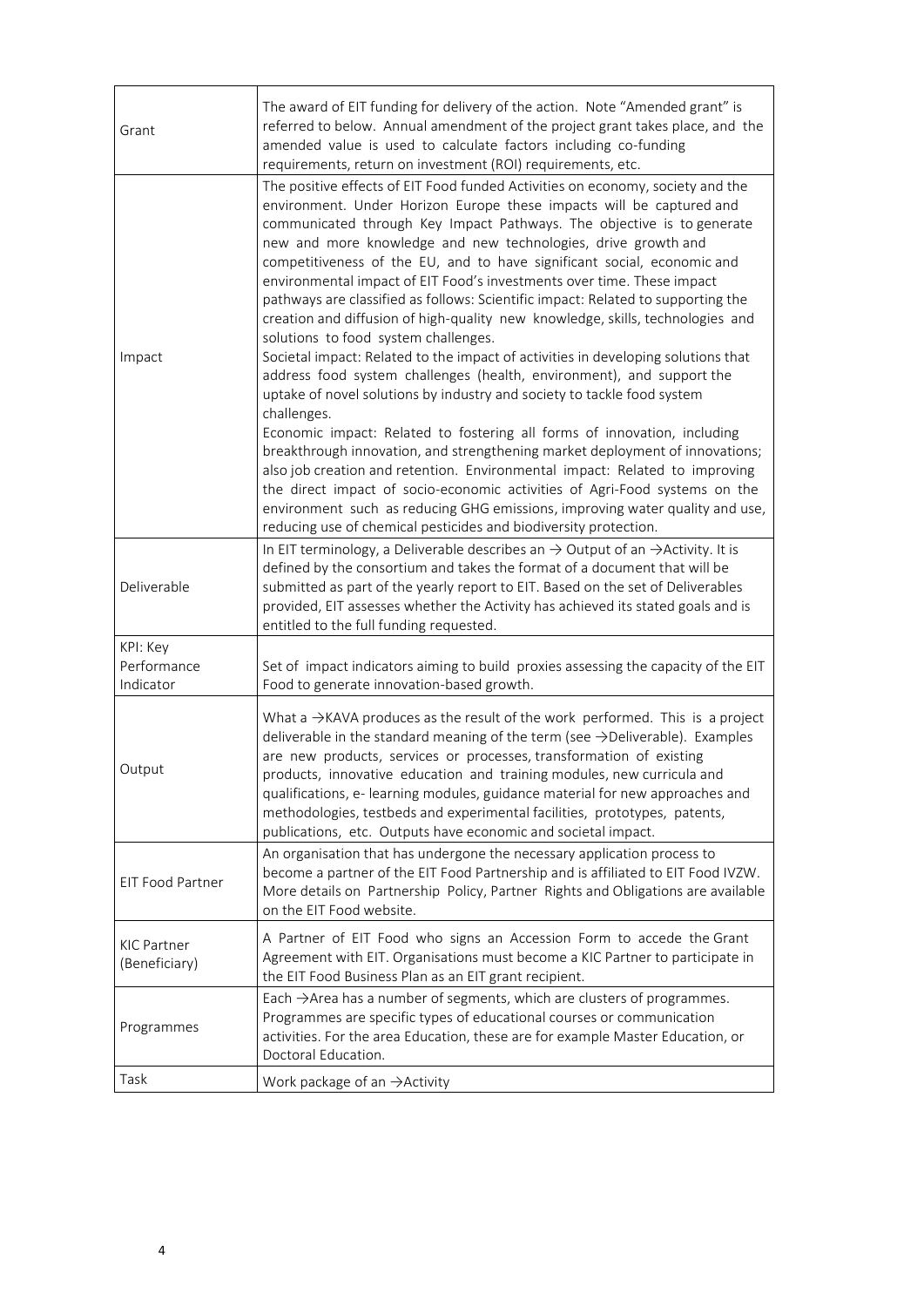## 1. Overview of EIT Food

### 1.1 About EIT Food

EIT Food is a Knowledge and Innovation Community supported by the European Institute of Innovation and Technology (EIT), an EU body created to find solutions to pressing global challenges. EIT is an integral part of the European Union's Framework Programme for Research and Innovation under H2020 and Horizon Europe.

EIT Food is Europe's leading food innovation initiative, working to create a world where everybody can access and enjoy sustainable, safe and healthy food, with trust and fairness from farm to fork. Our mission is to transform how food is produced and valued by European society, solving the biggest innovation challenges through trusted industry, education and research partners working with informed and engaged citizens.

This is achieved through our 6 strategic objectives:

- Overcome low consumer trust
- Create consumer-valued food for healthier nutrition
- Build a consumer-centric connected food system
- Enhance sustainability through resource stewardship
- Educate to engage, innovate and advance
- Catalyse food entrepreneurship and innovation

To accelerate the transition to a healthier, more sustainable food system EIT Food is a membership-based organisation to create an ecosystem of industrial, academic and SME partners, including startups, working across the entire food system, to provide funding in support of the development and operation of dedicated programmes. These programmes are organised in support of the Knowledge Triangle, implemented at EIT Food across its Education, Innovation, Business Creation and Public Engagement Functional Areas.

EIT Food is an international not-for-profit organisation under Belgian law operating in the abovementioned fields.

For more information about our organisation please visit the following website: [www.eitfood.eu.](http://www.eitfood.eu/)

## 1.2 About EIT RIS (Regional Innovation Scheme)

The overarching objective of the EIT RIS is to contribute to the advancement of the innovation performance of the targeted countries and their regions by strengthening the capacity of their innovation enablers and actors as well as the linkages among them (such as business accelerators, incubators, start-ups, scale-ups, businesses including SMEs, agencies, educational and research institutions and their infrastructures, etc.) through the dissemination of the KTI approach, the cornerstone of the EIT intervention logic.

More specifically, during the 2021-2027 period, the EIT RIS shall aim to deliver on the following objectives:

- Improve the innovation capacities of the local ecosystem, via capacity building activities and promoting closer interactions between the local KT innovation actors (such as, clusters, networks, regional public authorities, Higher Education Institutions (HEIs), research organisations, Vocational Education and Training (VET) institutions, SMEs) and their activities;
- Support the objective of attracting and facilitating the integration of potential new partners in the EIT KICs and link local innovation ecosystems to pan-European innovation ecosystems.
- Used as a bridge towards relevant Research and Innovation Smart Specialisation Strategies (RIS3s);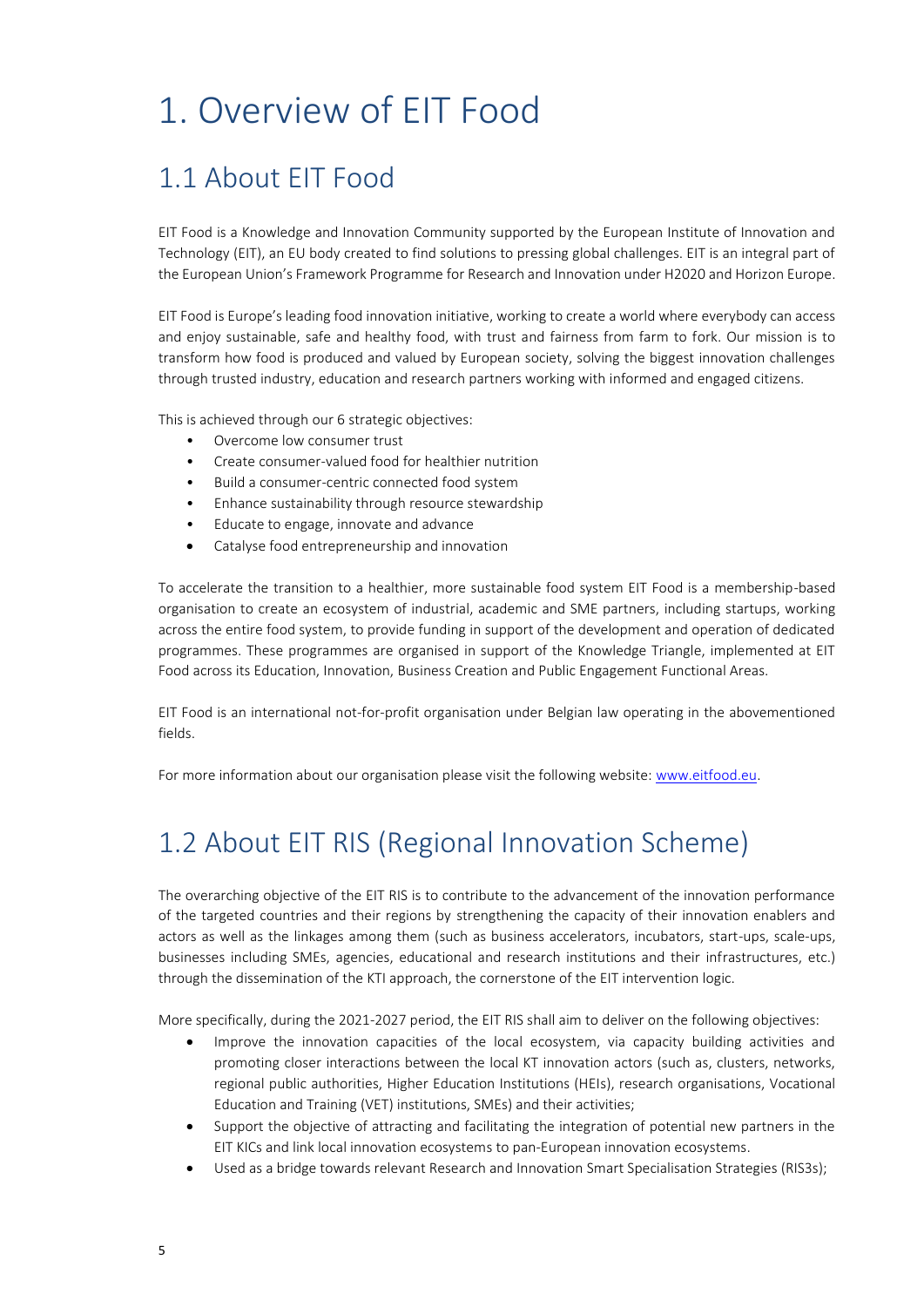• Leverage additional private and public funding, with particular attention to European Structural and Investment Funds (ESIF).

The proposed EIT Strategic Innovation Agenda 2021-2027 puts an emphasis on the importance of the EIT Regional Innovation Scheme and improved geographical spread and recommends a tailored approach to EIT RIS countries. The EIT RIS has been designed as a long-term initiative to strengthen the national and regional innovation eco-systems of countries and regions that are moderate and modest innovators. EIT Food Regional Innovation Scheme is fully integrated in the EIT Food strategies, by interconnecting networks and innovation ecosystems across Europe, through combined efforts, knowledge, talent and other intellectual assets, EIT Food will be able to enhance the European innovation output with the agri-food system.

EIT Food is focused on delivering RIS Education activities and programmes that develop local talent and enhance local innovation output, as well as, in promoting closer interactions among the local innovation actors, supporting them to establish local synergies that will enhance the EIT Food's impact.

Countries eligible to take part in the EIT RIS (2021-2024):

- EU Member States: Bulgaria, Croatia, Cyprus, Czech Republic, Estonia, Greece, Hungary, Italy, Latvia, Lithuania, Malta, Poland, Portugal, Romania, Slovakia, Slovenia, Spain.
- Horizon Europe Associated Countries\*: Montenegro, Republic of North Macedonia, Serbia, Turkey, Ukraine.
- Outermost Regions: Guadeloupe, French Guiana, Réunion, Martinique, Mayotte and Saint-Martin (France), the Azores and Madeira (Portugal), and the Canary Islands (Spain).

\*These third countries, which are all listed in the European Innovation Scoreboard, will be fully eligible for the EIT RIS, following the successful conclusion of individual Horizon Europe Association Agreements.

For more information about Regional Innovation Scheme please visit the following website: <https://eit.europa.eu/our-activities/eit-regional-innovation-scheme>

### 1.3 About EIT Food Education

EIT Food's Education activities are state-of-the-art, premium educational interventions aimed at students and professionals working in the food system. We are attracting, developing and empowering talent to lead the transformation of the food system into an innovative sector that produces healthy and sustainable food, and is trusted by society.

The unique value proposition of EIT Food courses comprises thought leadership (including food systems approaches), experiential learning, employability, alignment with the EIT Food Competency Framework, digital learning and working, and access to a European-wide network of innovators working across the food system. All EIT Food courses put creating positive societal impact (social and/or environmental) at their core, with practical applicability the hallmark of EIT Food alumni.

We want as many people as possible to care about our food system and help transform it. This means equipping them with knowledge. We educate people at different points across the knowledge journey – helping them develop their understanding of food challenges and learn new skills. From short-term interventions such as summer schools, to longer term interventions like dedicated Masters and PhD programmes, our education work develops the talented leaders we need to make radical changes

We work with leading higher education institutions and food companies to develop and offer exciting programmes to help individuals with their career in the food system.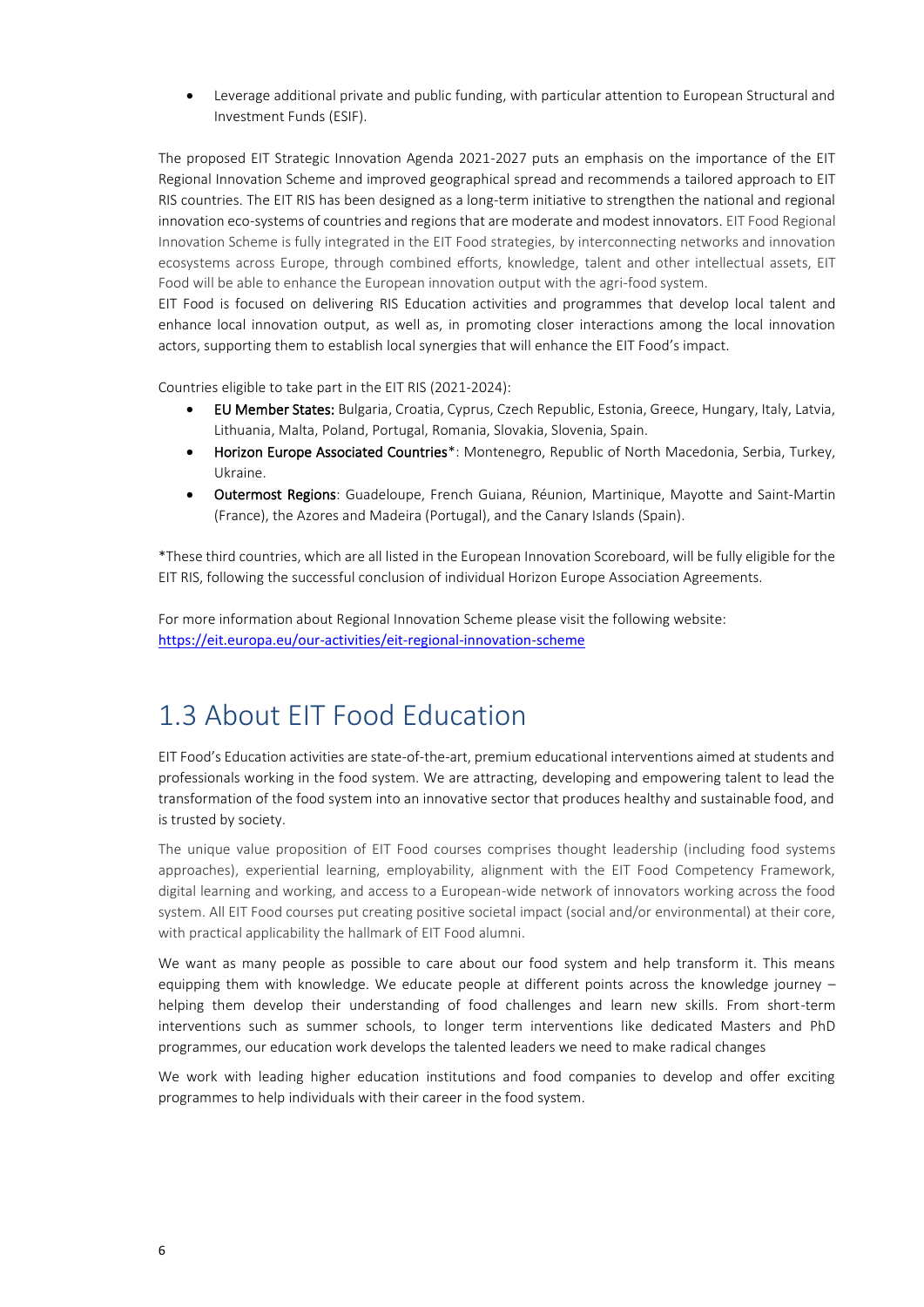# 2. Purpose of this Call

### 2.1 About the Inspire Programmes

Inspire is a suite of excellent entrepreneurship programmes in the food system offered at different locations in Europe (and/or online), to reach a wide and diverse group of learners from across Europe. The aim of the programmes is to foster an entrepreneurial mindset and to give participants experience of the entrepreneurial process, with the objective to increase the participation of individuals in the transition to a circular and sustainable economy across the food system. The Inspire Programmes are firmly rooted in EIT Food's unique Competency Framework<sup>1</sup> and quality standards, which provide the backbone. The programmes integrate excellent entrepreneurship education, provided by the Entrepreneurship Spine, with key technical skills related to Food Systems. The target audience of the Inspire Programmes comprises students, researchers, entrepreneurs, and professionals, who benefit by receiving high-quality learning experience from academic members with innovative teaching methods, as well as practical training in collaboration with industry partners and established start-ups from the food sector. The Inspire Programmes raise awareness of global food challenges and promotes entrepreneurship as a possible career path. The programmes raise the entrepreneurial capacity of participants and an intention to establish their own entrepreneurial projects. The overall approach is experiential and hands-on, thus, giving the participants a toolkit to become effective innovators in the food system. The programmes provide training in food systems and equip with knowledge on design thinking, business idea development, entrepreneurial self-efficacy, team building, market research, risk analysis, negotiation, pitching, etc.

The Inspire Programmes are designed to practically demonstrate the benefits o[f EIT Food Knowledge Triangle](https://eit.europa.eu/library/catalysing-innovation-knowledge-triangle-practices-eit-knowledge-and-innovation-communities) integration through collaboration between bright minds from higher education, entrepreneurs, professionals, and industrial companies and start-ups. The vision of the programmes, therefore, is to equip individuals with the ability to recognise, develop and act on entrepreneurial opportunities in a range of organisational settings. This novel approach taps into investment in education and skills, thereby generating individuals who dare to think outside the box and empowers them in the job market. Investing in education and growing bright minds is essential to boost economic growth and to intensify Europe's knowledge-based economy.

| Inspire Programmes Activity   | Dr. Karen Miller    | Research Associate in Industrial | University of |
|-------------------------------|---------------------|----------------------------------|---------------|
| Lead                          |                     | Sustainability                   | Cambridge     |
| Inspire Programmes<br>manager | Mina Mansoor Rankel | Programme Manager Education      | EIT Food      |

### 2.2 About the RIS Inspire Programmes

EIT Food is focused on delivering RIS Education activities and programmes that develop local talent and enhance local innovation output, as well as, promoting closer interactions among the local innovation actors, supporting them to establish local synergies that will enhance EIT Food's impact.

With a joint vision and mission with the Inspire Line and with the view to lead the transformation of the agrifood system across RIS countries, by among other activities, nurturing the entrepreneurial capacity of students or professionals from the modest to moderate innovator countries, EIT Food offers a number of education activities specifically dedicated to participants from the EIT RIS countries.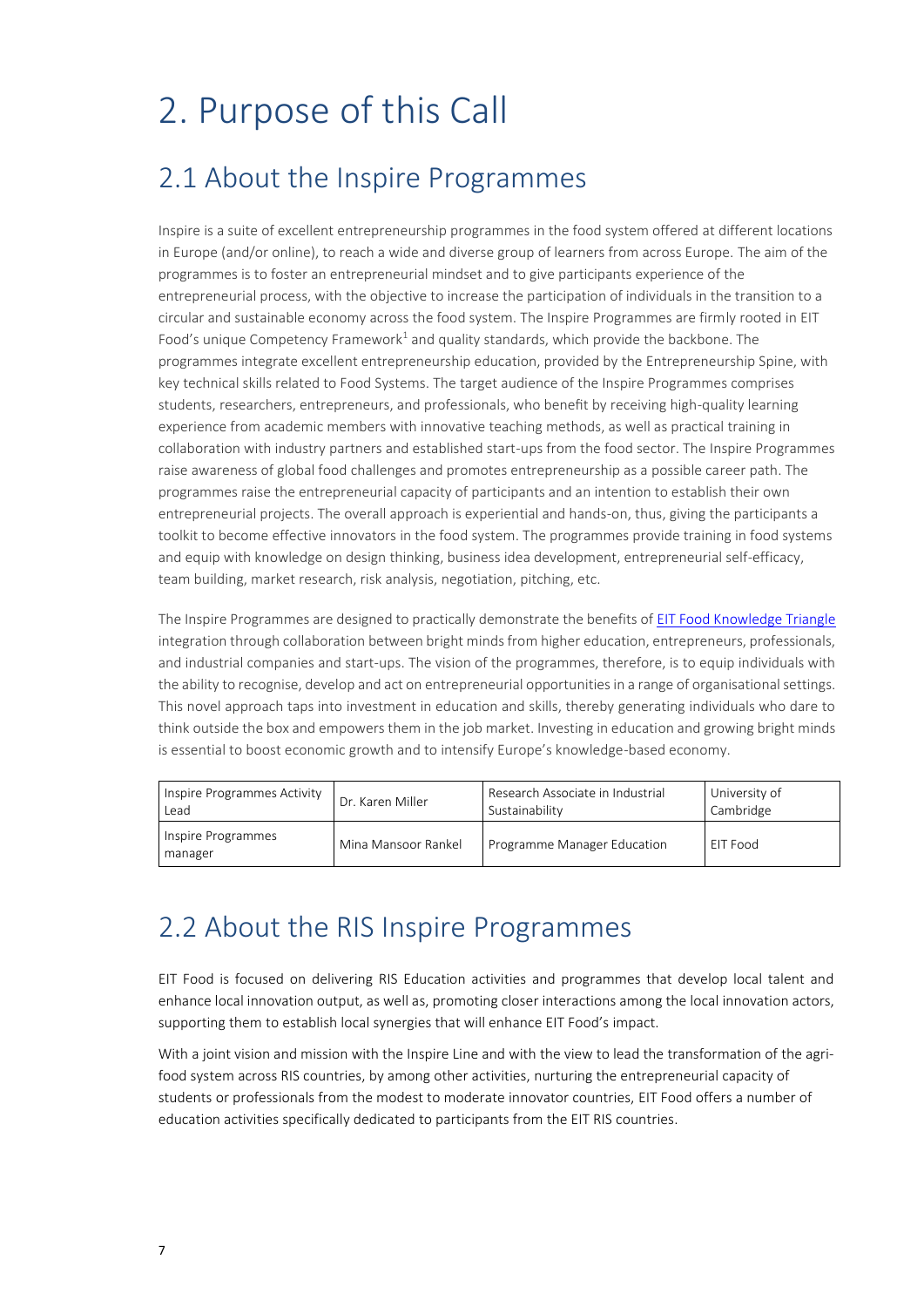As such, RIS Inspire Programmes will be dedicated to students, researchers, entrepreneurs, and professionals from RIS countries, who will be benefited by receiving high-quality learning experience from academic members with innovative teaching methods, as well as practical training in collaboration with industry partners and established startups from the food sector.

RIS Inspire Programmes raise awareness of global food challenges while covering specific challenges relevant to RIS countries and promote entrepreneurship as a possible career path. RIS Inspire programmes also raise the entrepreneurial capacity of RIS participants and an intention to establish their own entrepreneurial projects across RIS countries. The overall approach is experiential and hands-on, thus, giving the participants a toolkit to become effective innovators in the food system, the local approach will be ensured with the connection with specific Smart Specialisation Strategies of RIS countries and regions. The programmes provide training in food systems and equip with knowledge on design thinking, business idea development, entrepreneurial self-efficacy, team building, market research, risk analysis, negotiation, pitching, etc.

Besides being dedicated to RIS participants and the connection with local and national Smart Specialization Strategies, proposals submitted for the RIS Inspire Programmes will support the objective of attracting and facilitating the integration of potential new partners by engaging entities from the EIT RIS countries and regions to participate as successful and added value partners, establishing close partnerships and balanced consortias between stakeholders from EIT RIS countries and regions and those outside the EIT RIS area is higly encouraged.

| RIS Inspire Programmes<br><b>Activity Lead</b> | Dario Peirone  | Associate Professor, Department of<br>Law | University of Turin |
|------------------------------------------------|----------------|-------------------------------------------|---------------------|
| RIS Inspire Programmes<br>manager              | Elvira Domingo | RIS Programme Manager                     | EIT Food            |

### 2.3 About the Entrepreneurship Spine

The Inspire and RIS Inspire programmes are designed with an overarching Entrepreneurship Spine at their core, with food systems content to contextualise and enhance the learning experience. It is, therefore, imperative to have a close and fruitful cooperation between the Inspire Activity Lead and RIS Inspire Activity Lead. The Entrepreneurship Spine comprises a set of key activities to promote an entrepreneurial mindset and to develop some entrepreneurial skills, thus, playing an essential role in all programmes. The goal of the Spine is to foster the entrepreneurial capacity of the participants with the view to lead the transformation of the food sector. Under this task, the programmes will educate in the area of entrepreneurship and business creation and upscale competences such as leadership, communication skills, problem solving, creativity and critical thinking.

The entrepreneurial skills developed will be primarily those that underpin entrepreneurship competences:

- o Valuing ideas (determine multiple forms of value created)
- o Assessing consequences of ideas (social, environmental, and economic impact)
- o Identifying individual and group strengths and weaknesses
- o Mobilising resources/making the most of limited resources
- o Planning and management
- o Basic financial literacy
- o Taking decisions when the result is uncertain
- o Handling fast-moving situations
- o Working remotely using contemporary digital tools
- o Pitching and effective communications (written and verbal)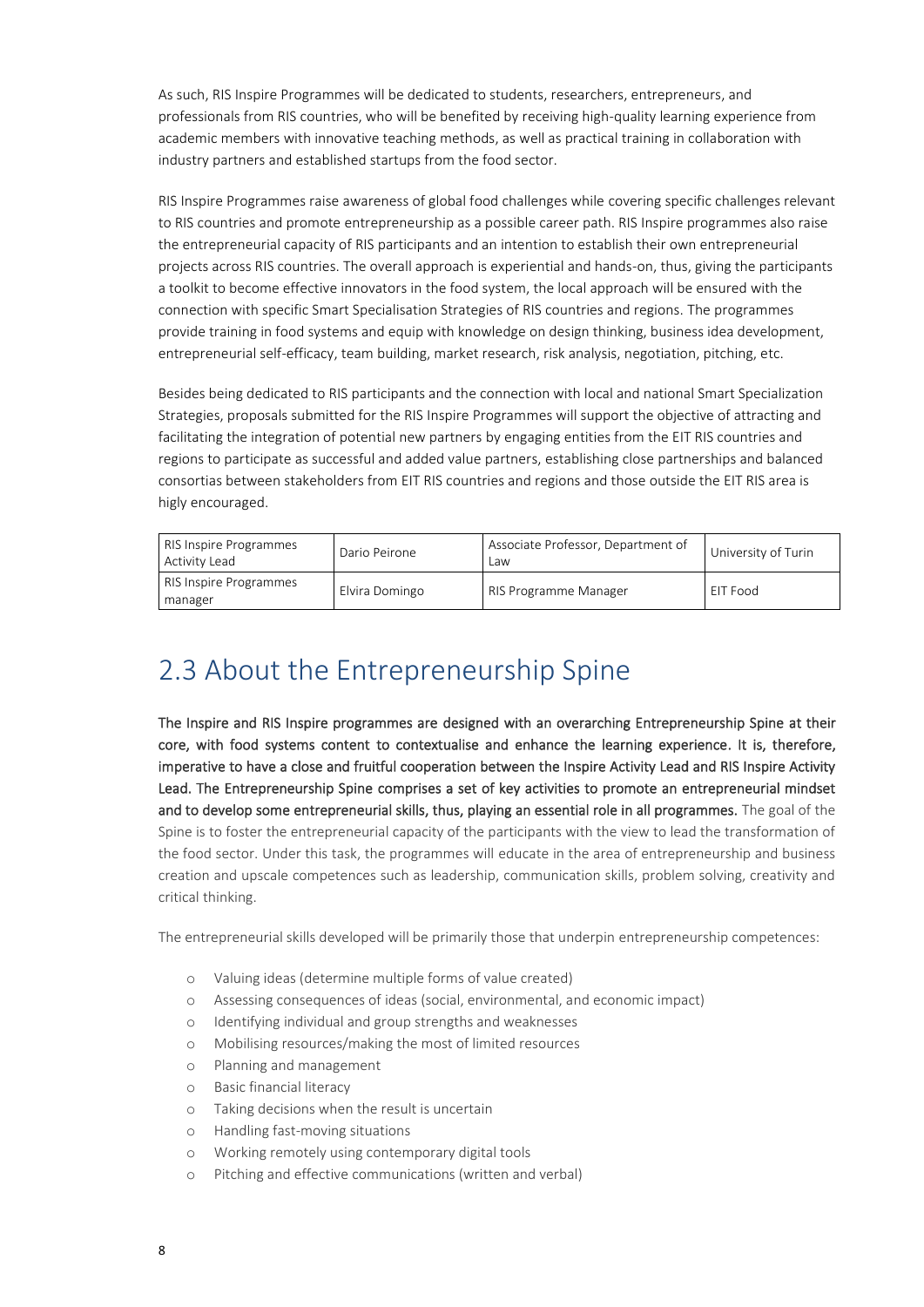| Entrepreneurship Spine Lead   Dr. Karen Miller |                      | Research Associate in Industrial<br>Sustainability | University of<br>Cambridge |
|------------------------------------------------|----------------------|----------------------------------------------------|----------------------------|
| Partner                                        | University of Aarhus |                                                    |                            |
| Partner                                        | <b>Technion</b>      |                                                    |                            |

## 3. Scope of work

### 3.1 General Objectives

All activities in EIT Food's portfolio need to be aligned with our overall vision, mission, and the set of established KPIs while tangibly contributing to societal and economic impact for healthier diets and sustainable food systems. They must contribute to the [EIT Food Strategic Objectives](https://www.eitfood.eu/media/documents/EIT_Food_Strategic_Agenda_2021-2027.pdf) as primary goal to achieve an impact. For education activities, the following Strategic Objectives are applicable:

SO5: Educate to engage, innovate and advance

SO6: Catalyse food sector entrepreneurship and innovation across Europe

#### EIT Food's Focus Areas for delivering System Change

To align activity KPIs with Impact Goals from 2021, EIT Food has further identified six initial Focus Areas and two enabling practice shifts (fig. 1) we believe must be addressed to effectively deliver progress towards our Impact Goals. The emphasis on consumer centricity and digital transformation will carry through all six of the Focus Areas as fundamental shifts in innovation thinking and practice.

In combining Strategic Objectives with Focus Areas and KPI targets, EIT Food creates an innovation framework, whose outputs also align to priorities in the EIT Strategic Agenda and Farm to Fork Strategy. This is further enabled by RIS, which helps us address geographic innovation disparity and contributes to the advancement of the innovation performance of the targeted countries and their regions.



Fig.1: EIT Food Focus Areas

#### Food systems and systemic approaches

Food systems are complex and dynamic while its challenges span across health, environment, nutrition and climate. Due to the multitude of actors, government interventions and processes (production, consumption, distribution) a systems approach is essential for effecting meaningful impact. Such impacts include:

Understanding: activities will aim to improve the understanding of society about food and food systems, its environmental and health impacts.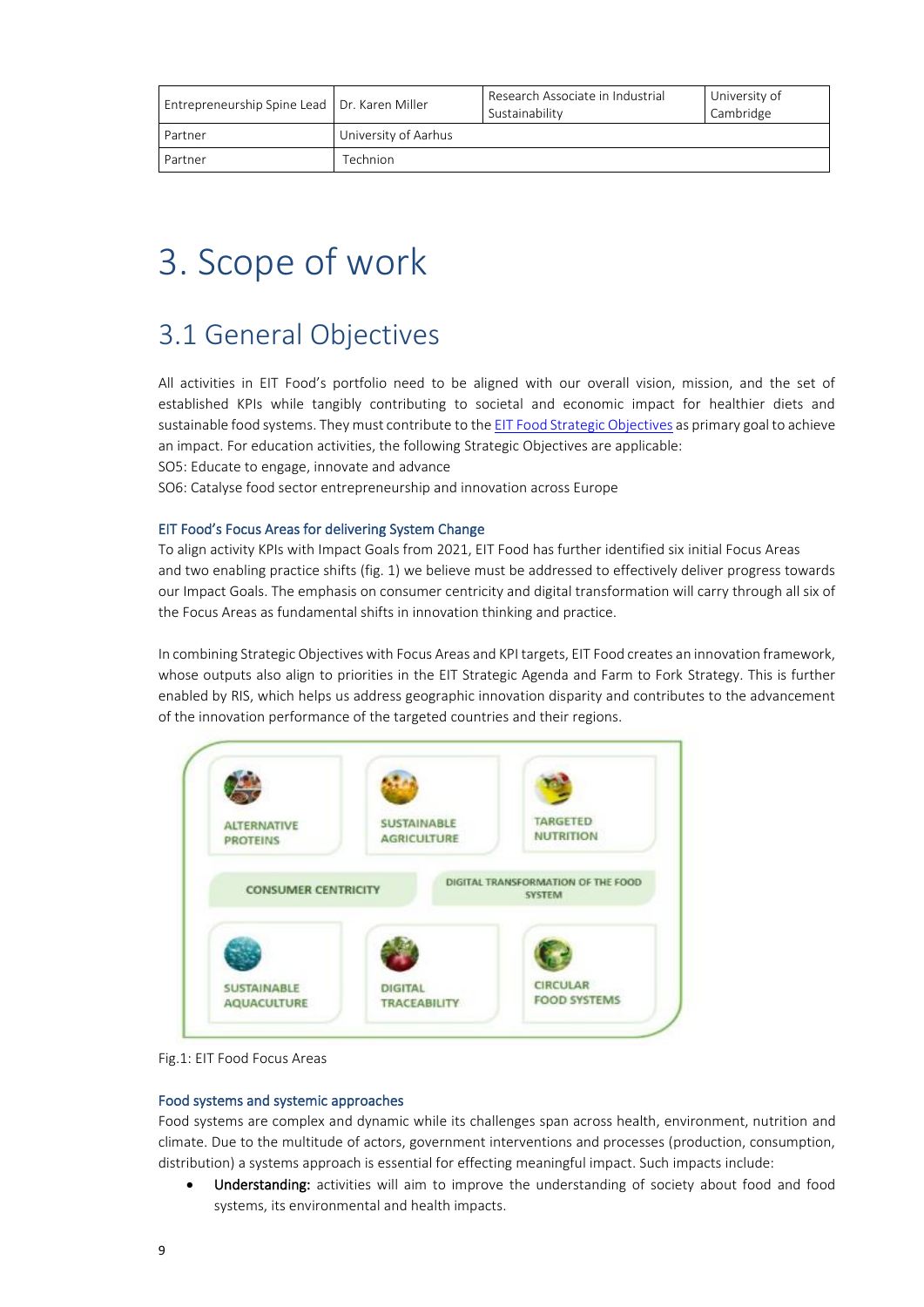- Skills: students, food professionals and society will be equipped with necessary skills to make informed food choices, become active citizens, entrepreneurs and next generation food system leaders.
- Trust: activities will support openness of the agri-food chain, enable dialogue between industry, academia and research. Consumers are not only informed about science and innovation but also empowered to participate in activities and debate with industry and academia, leading to increased trust in the system and in new innovations and technology.
- System Hotspots: identification and tackling of system hotspots where development of targeted, coerced actions enables food consumption and production to be healthier and sustainable.
- Uptake of innovation: with increased understanding about food, increased consumer involvement, improved trust (with)in the system and appropriate solutions to tackle hotspots in the food system, citizens will be encouraged to utilise new and novel technologies and solutions, improving their health and the sustainability of the food system in general.
- **Behaviour:** activities developed through a systems approach will embed behaviour change in the food system, allowing for citizen co-created solutions and transformation towards desired societal pathways.

#### Specific guidelines for proposals in the Education Area

To build a strong, demand-led portfolio, the main strategic drive for the Education area is to invest in programmes that clearly address the following considerations:

- Robust: The learning opportunities offer the key competences that are required to create impact in the sector. This means that learning outcomes are clearly articulated and assessed to be able to demonstrate mastery. Also, the design of learning opportunities needs to be based on the latest insights and innovations in approaches to teaching and learning.
- Relevant: the learning opportunities offer the latest insights about the state of the food system, including system dynamics, sustainability trends, the organisation of value chains, deep technical skills required for innovation, business models, broad competences for innovation and entrepreneurship, and food quality, safety and integrity.
- Recognised: the Educational programmes, in particular the professional Education programmes, need to be recogniszable in the sector as hallmarks of excellent education. To aid employability, it is essential that evidence of attained competence levels, in the form of certificates, is recognized as valuable by employers, employees and job seekers alike.

To provide a clear focus for Activity development, EIT Food has defined eight competence groupings as priority areas to develop talent in the sector. Proposals must articulate how they address at least two from the following competency groupings:

- Food systems: the ability to analyze the food system, appraise current and future sustainability challenges, and develop appropriate responses using systems approaches.
- **Data management:** the ability to develop and use digital tools with the purpose of accessing, managing, analyzing and interpreting data.
- **Technology management:** the ability to use emerging technologies in (radical or breakthrough) innovation processes.
- Problem solving: the ability to analyze and fully understand the problem space, generate new ideas and assess their validity, and to co-create solution.
- Critical thinking: the ability to assess facts and evidence to drive effective decision-making, including constructive questioning of the status quo.
- **Leadership and Management:** the ability to be an effective leader, and to mobilize resources efficiently to accomplish a goal based on responsible management practice.
- **Entrepreneurship:** the ability to recognize, develop and act on entrepreneurial opportunities in a range of organizational settings, to play an effective role in new venture formation and growth.
- Communication: the ability to drive interpersonal communication, and to translate complex ideas for different audiences.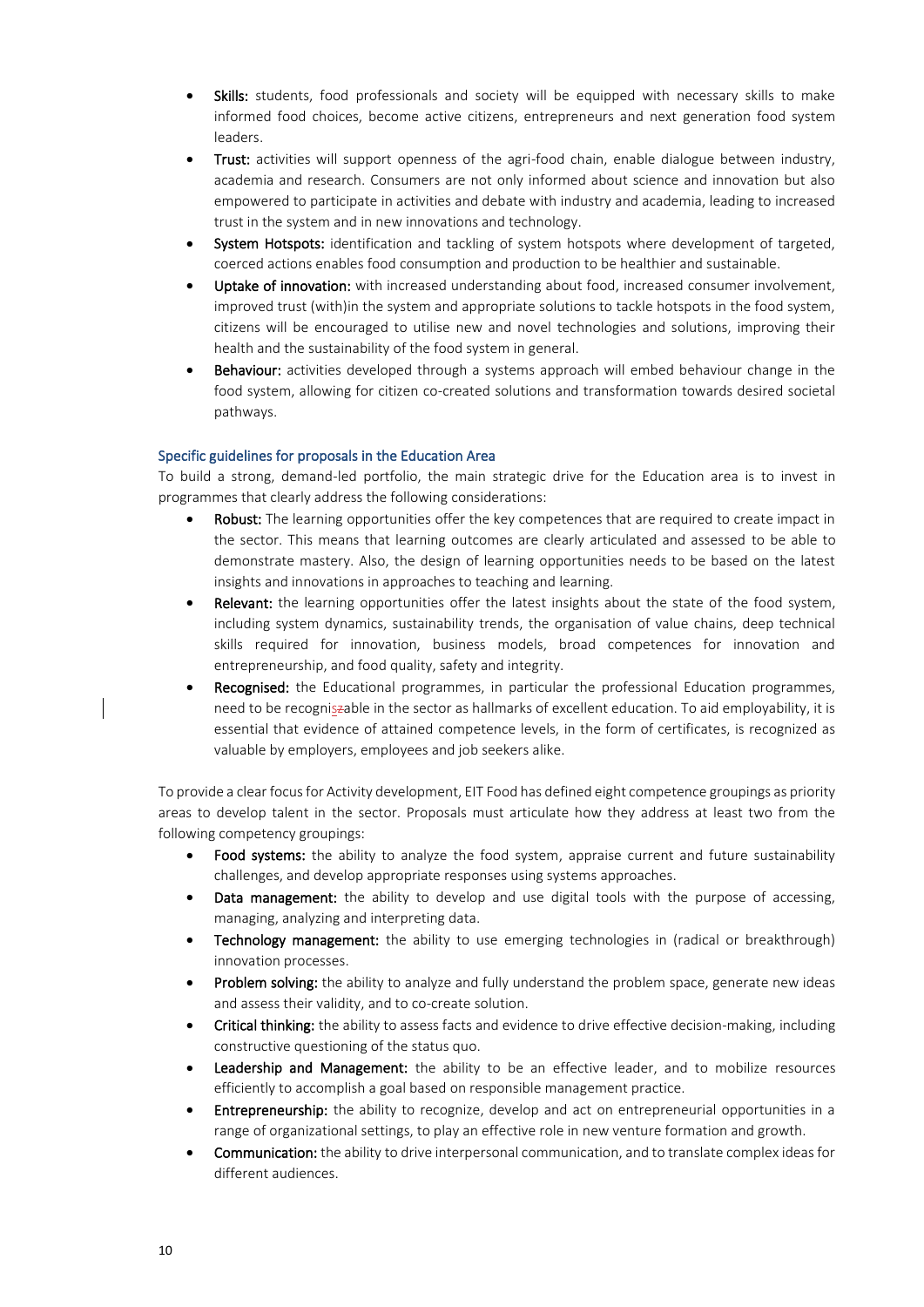For the selected competencies, competence level should align with one of four bands as defined in EIT Food's Competency Framework (please refer to Annex 1 for competence levels).

## 3.2 Overarching philosophy

The overarching philosophy of the Inspire and RIS Inspire is to engage with a diverse cohort of participants and provide the launchpad for the next generation of entrepreneurs to tackle some of the most important challenges in the food system. All the programmes are designed and implemented in a close and harmonized cooperation between the two contributors' teams - on the one hand the Entrepreneurship Spine team and on the other hand Food System teams providing the content to contextualise and enhance the learning experience. The aim of the Spine is to foster the entrepreneurial capacity of the participants, therewith upscaling competences such as leadership, problem solving, creativity and critical thinking with the view to lead the transformation of the food sector. The Food System teams supplement the Entrepreneurship Spine by contributing activities developed through a systems approach to improve the understanding of society about food and food systems and appraise current and future sustainability challenges and develop appropriate responses using systems approaches. It is, therefore, of great importance that the two contributors' teams work closely together with the aim to build and deliver effective Inspire and RIS Inspire programmes.

Inspire will offer to the participants four (4) different individual programmes focusing on Alternative Proteins, Sustainable Aquaculture, Sustainable Agriculture, and Targeted Nutrition. Each Inspire programme will tackle a particular aspect of a specific EIT Focus Area:

Alternative Proteins: We invite proposals that focus on developing new/alternative protein sources through efficient and sustainable production and processing methods to yield high quality, safe, healthy, and sustainable products or ingredients for food and feed.

Sustainable Agriculture: We invite proposals that contribute to the regeneration of biodiversity and ecosystem services, aid in coping with climate change and building-up agricultural resilience and drive digital transformation, technology adoption, citizen engagement, and capacity building.

Targeted Nutrition: We are inviting proposals that focus on transforming the food system to fight noncommunicable diseases (NCDs) by improving diets and lifestyles is urgently needed to promote healthy eating habits and keeping people healthy, while enhancing consumer awareness about the relationship between food and health. We invite proposals that aim to halt and reverse the rise in obesity levels, promote healthy aging and reduce the number of dependent adults, double protein food sources available, and develop personalized nutrition strategies.

Sustainable Aquaculture: Aquaculture is expected to provide an ever-increasing portion of global fish consumption in the coming decade as a result we are interested in proposals in this field. As seafood consumption increases, sustainable aquaculture must keep up with demand while providing many other economic, social, and environmental benefits. We seek new approaches to transform and expand current aquaculture practices into smarter, circular systems by developing innovative and sustainable solutions to create safe, healthy, and high-quality food.

The other two EIT Food Focus Areas - Circular Food Systems and Digital Traceability, whilst not forming individual programmes for 2022 do need to be effectively interwoven throughout the programmes. Circularity and digitalisation will be partly covered by the Entrepreneurship Spine, but each programme proposal needs to specify how these elements will be provided. The Spine is the term used to define the structure that is formed of the entrepreneurship specific components of Inspire. These are delivered by a world-class team drawn from a range of leading academic institutions. Entrepreneurship forms the foundational part of each programme and students then develop their entrepreneurial and innovative competencies by tackling, through an experiential process, a food system specific challenge. The entire student journey will take 3 weeks, and the delivery of each learning component, from both the entrepreneurship and food systems perspectives will follow a knowledge building logic. Through this process students will develop a wide portfolio of skills that will be valuable in establishing an entrepreneurial venture, and beyond throughout their careers. Inspire is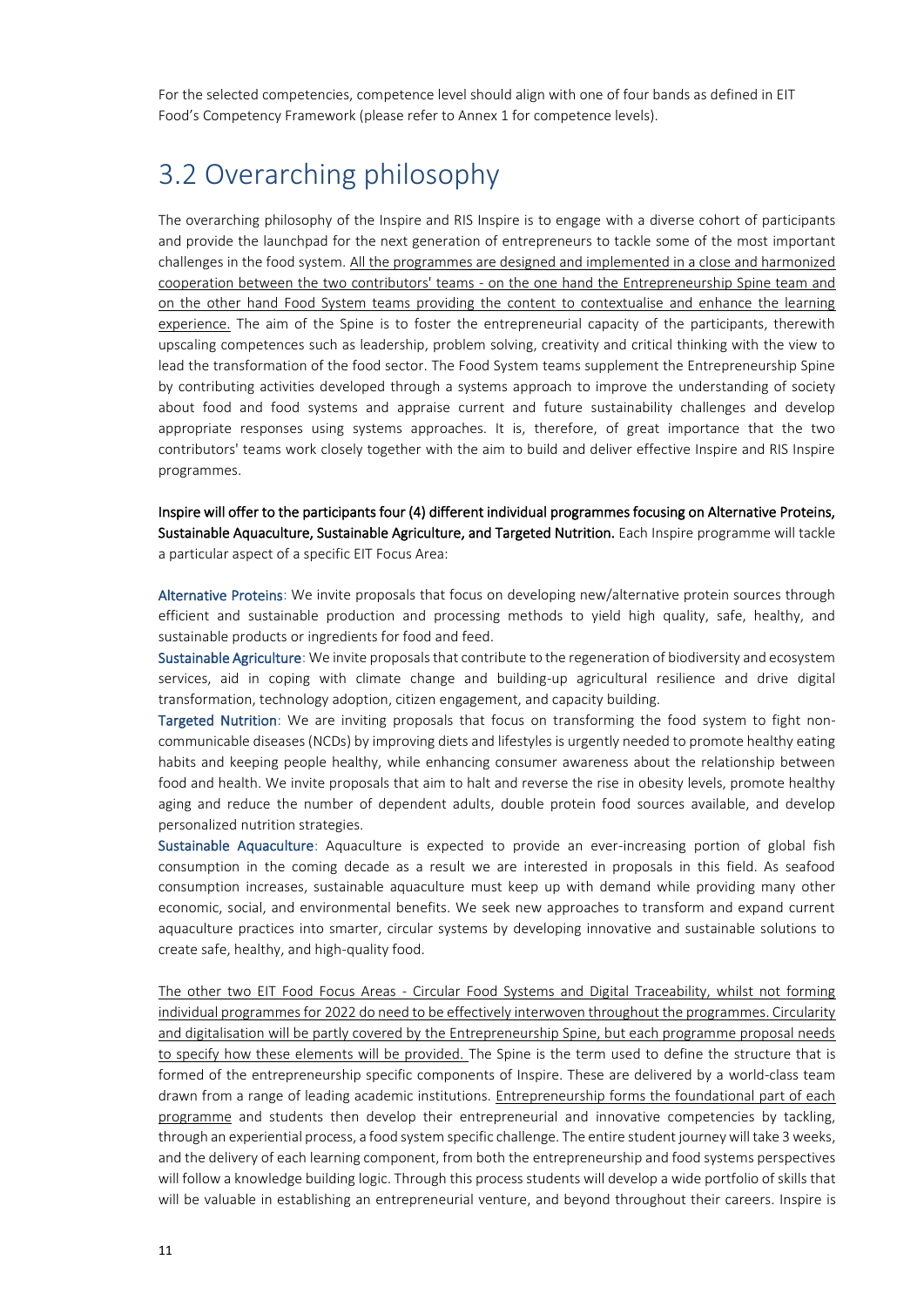aimed at enriching the education of students from a spectrum of disciplines including, though not exclusively: the sciences, engineering, marketing, economics, business and law. In addition, the philosophy of Inspire is centred on delivering equality, diversity and inclusion through all the programmes.

In its essence, the Inspire proposals should fundamentally be different from RIS proposals, as these have specific focus on the RIS region and are thus connected to the specific Smart Specialisation Strategies. However, non-RIS and RIS proposals are encouraged to explore synergies, with the aim to mutually benefiting both RIS and non-RIS audience.

#### Demonstration of societal/market need

To validate the contribution to a Focus Area, the consortia must clearly articulate the market need, output and impact, and demonstrate a realistic prospect for market and/or societal success of their proposal, including, where relevant, the analysis of consumer/user experience and acceptance. In addition, the proposals should clearly define which competences or skills are developed or enhanced. These aspects provide the context for the impact that can be achieved and as such they form part of the justification why a proposal should be funded.

#### Inspire programmes delivery format

Due to unsure COVID-19 situation, EIT Food is not in a position to take chances to deliver the programmes in a blended format. Since the partners will recruit participants from all over Europe, the Inspire programmes shall be fully delivered online. Nonetheless, in the case where partners wish to plan a partial face-to-face delivery at their local ecosystems, we may potentially approve such requests, however, the partners will need to ensure equal participation and learning experience to all the participants recruited. In case where the pandemic would prevent the implementation of parts of the programme that have been planned as a faceto-face delivery, EIT Food will not bear such costs and responsibility for the unachieved KPIs. The proposals, which will include a face-to-face delivery, must include a strong and achievable Risk Mitigation Plan.

#### SPECIFIC GUIDELINES FOR RIS PROPOSALS

RIS Inspire will offer to the participants three (3) different individual programmes. All activities in EIT Food RIS Food's portfolio need to be aligned with the EIT Food and Education overall vision, and mission, and contribute to the established KPIs (RIS and Non RIS) while tangibly contributing to societal and economic impact of RIS regions for healthier diets and sustainable food systems.

It is expected that the RIS Inspire programme will attract and facilitate the inclusion of a higher number of partners and participants from the EIT RIS countries and regions into EIT Food RIS Education activities.

EIT Food RIS Inspire programme will focus exclusively on beneficiaries from RIS regions, taking measures to remove any barriers to student recruitment, and will contribute to increase the entrepreneurial and innovation capacity of the higher education sector in EIT RIS countries and regions in a format that also supports regional network and capacity building on other stakeholders that are highly relevant for the future development of the agrifood ecosystem such as, research organisations, Vocational Education and Training (VET) institutions, clusters, networks, SMEs and Public Representatives.

The EIT Food RIS Inspire proposals should be aligned with the overarching philosophy of the Inspire Activity Line, and they should focus on tackling some of the most important challenges for RIS countries within the agrifood system. Each programme will create a connection with specific Smart Specialisation Strategies and will tackle a particular aspect of a specific EIT Focus Area:

Sustainable Agriculture: We invite proposals that contribute to the development of RIS countries in agriculture, developing systemic and digitally enabled solutions for a more sustainable use of resources (e.g. water, energy, fertilizers, pesticides and land) facilitating technology adoption, driving digital transformation through the development and adoption of smart and precision farming technologies in agriculture across RIS countries. Included but not limited to, the development and dissemination of smart and digital farming practices, the development of agricultural biotechnology, the increase in productivity and added value in agricultural production and the agricultural sector competitiveness on an international scale, as well as the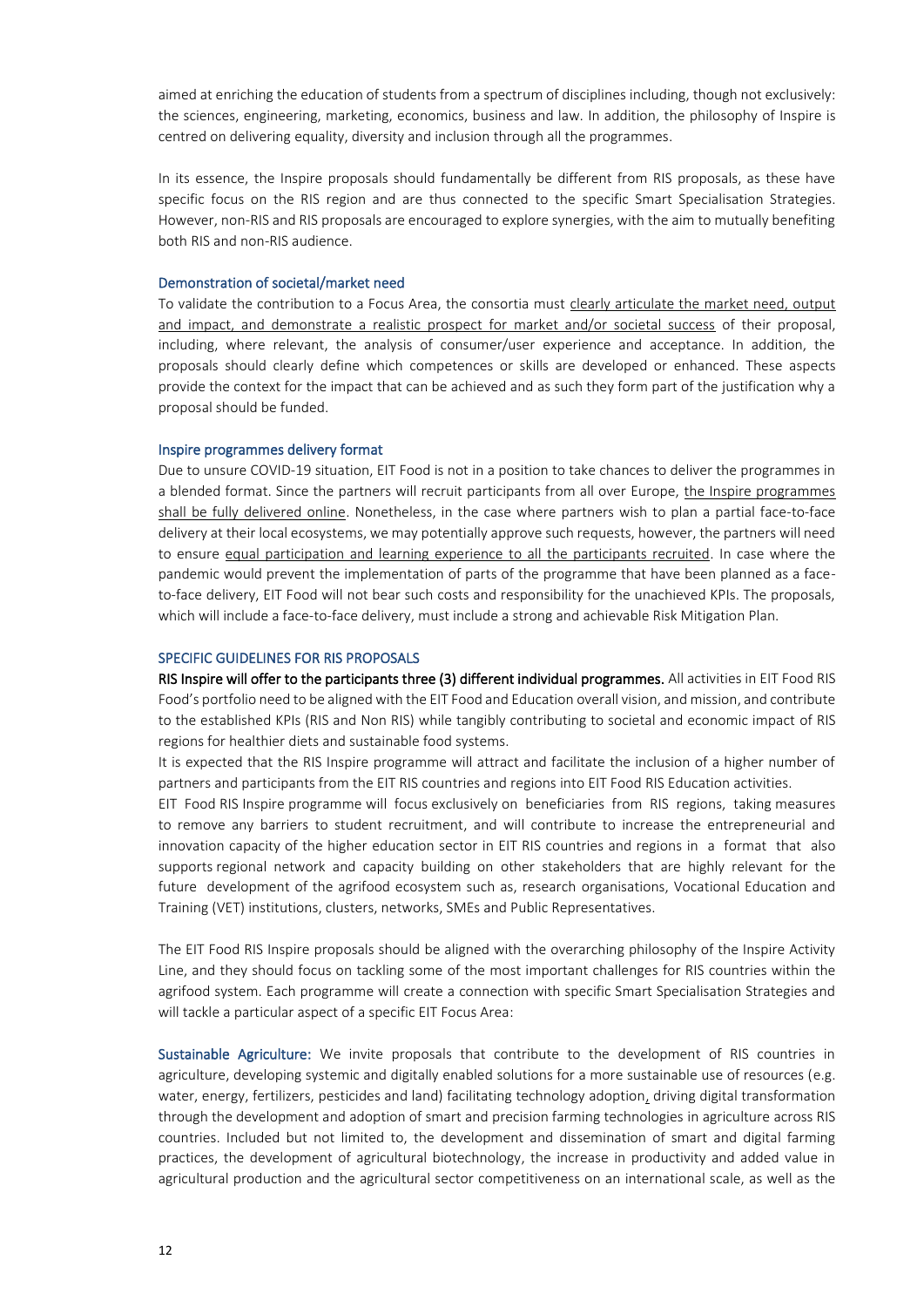agrifood production value; the use of technology to relocate young farmers to low density territories and to promote resilience to climate change.

Targeted Nutrition: We invite proposals that aim to halt and reverse the current obesity levels across RIS countries and increasing the adherence to healthier diet and sustainable consumption, promoting healthier lifestyles and reducing the number of dependent adults.

STEM (Science, Technology, Engineering, and Mathematics): STEM education creates critical thinkers, increases science literacy, and enables the next generation of innovators. Innovation leads to new products and processes that sustain the development and growth of RIS countries. This innovation and science literacy depends on a knowledge base in the STEM areas. On top, most jobs of the very near future will require a basic understanding of math and sciences, making even more critical for the development of RIS countries, the enhancement on the appeal of the STEM education across non STEM degrees, secondary education, and Vocational Education and Training, through embedding KTI and entrepreneurship in teaching and learning in RIS countries.

#### RIS Inspire programmes delivery format

Due to unsure COVID-19 situation, EIT Food is not in a position to take chances to deliver the programmes in a blended format. Since the partners will recruit the participants from RIS countries, the RIS Inspire programmes shall be mainly delivered online. The same mitigation strategy applies as for Inspire programmes (please see above for further details).

### 3.3 Detailed Scope of Work

The selected Food System contributors will provide a structured format of food system trainings, while the entrepreneurial components are fully designed by the Entrepreneurship Spine team. The Programmes will offer contact with experts in the food system, EIT Food linked third parties, network partners, as well as relevant industry partners and RisingFoodStars. The food system specific components will be fully integrated with the Entrepreneurship parts to provide students with an engaging experience that develops a wide range of skills.

When preparing a proposal following must be considered:

- Each submitted proposal for this Call should foresee there will be an indicative workload for students of roughly 60 hours of learning including the Entrepreneurship Spine component (which will be approximately 20 hours) and time for self-directed work. The content (and logic through the layout) of the Entrepreneurship Spine is shown in the table in Annex 2 in the Annexes.
- Each program will have a duration of three weeks, with the final week structured as a synchronous intensive bootcamp.
- Each proposal should detail the content of a module of roughly 40 hours of food system learning, centred upon one of the EIT Focus areas.
- Clearly outlined programme delivery timeline (specific dates and time slots to be indicated).
- Each proposal should demonstrate a real interdisciplinary approach and should be complementary with respect to the entrepreneurial content provided by the Spine.
- Each proposal should be structured through a blend of online synchronous and asynchronous modules and open co-working sessions.
- Partner co-funding: As part of the application evaluation process, priority will be given to those applications that demonstrate committed<sup>1</sup> financial sponsorship in their proposals.
- Industry partners and/or start-ups must play a relevant role in the design and implementation of the programmes. Their added value and contribution should be clearly outlined in the proposal. To

 $1$  Committed financial sponsorship: the partners must show in the project proposal who the sponsors will be and how they will contribute.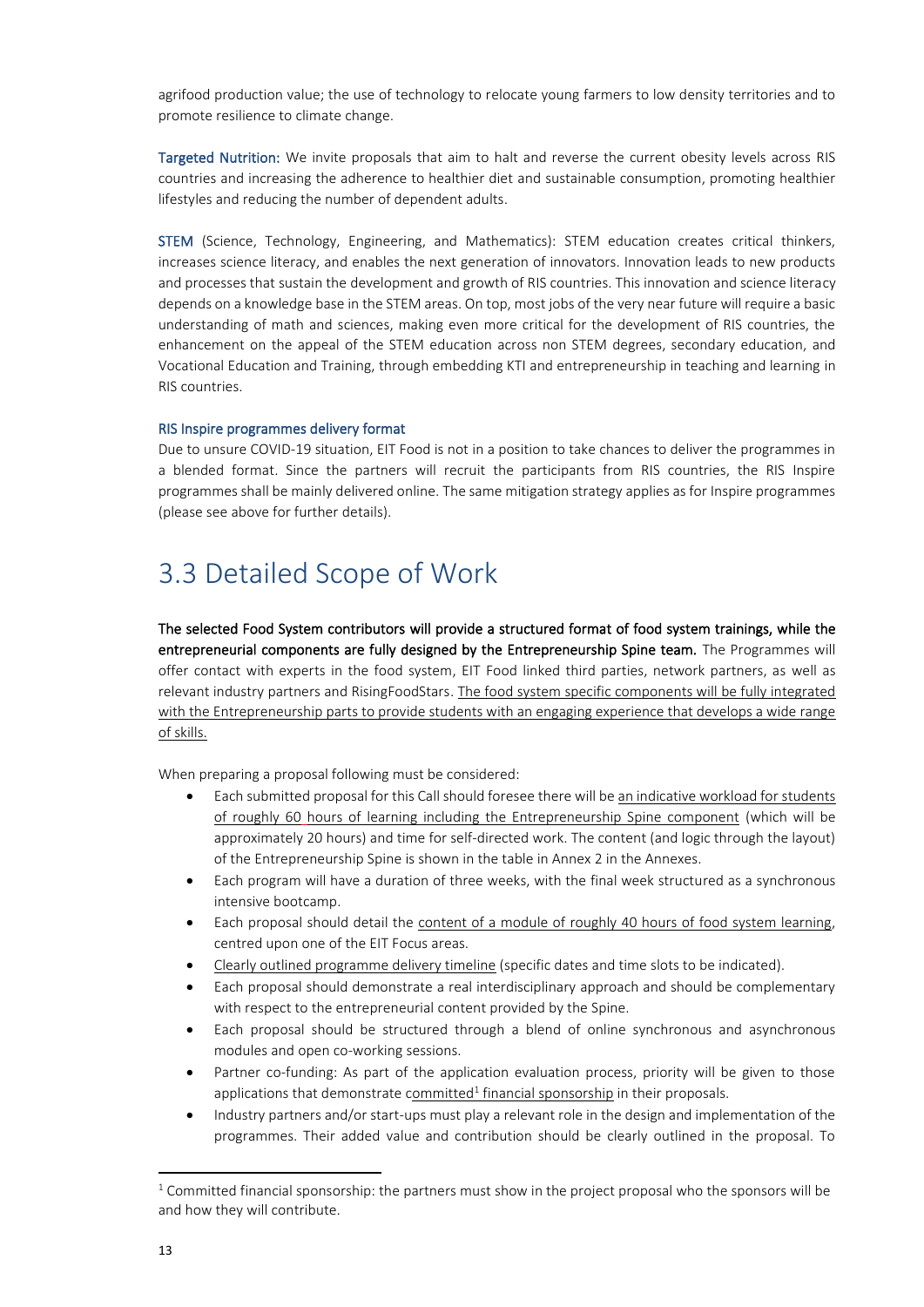achieve the expected engagement by such project partners sufficient budget should be allocated to their tasks. In addition, in cases where a proposal will include an industrial partner, you must ensure that the collaborators involved are experts highly knowledgeable about entrepreneurship and have strong experiences with spin-offs and start-up support.

#### Risk management

Risk management is an important component of good project planning and management. A risk mitigation plan should be designed to eliminate or minimise the impact of the risk occurrences that have a negative impact on the activity. It is an EIT requirement for each proposal to submit a list of risks and associated mitigation measures. Please note that the risk register must include risks and mitigation measures for a partner leaving or no longer being eligible to receive EIT funding (see also the UK's association to Horizon Europe guidance under Section 3).

#### Programme participation fees in 2022:

- Baseline price for all applicants is 800 EUR (VAT excl.)
- Early bird fee (up to max. 10 days before the start of the programme) 250 EUR (VAT excl.) for Horizon Europe associated countries + UK. Full price after the early bird deadline: 350 EUR (VAT excl.)
- RIS participants taking part in RIS Inspire programmes no participation fee.

Please note that the selected programmes of 2022 will not be automatically approved for the year 2023. Throughout the Activity design and delivery, the Task Leaders as well as consortium partners will go under effective performance-based assessments by EIT Food Education. This will be done in line with the standard EIT based monitoring processes. In case of deficient performance, EIT Food Education is entitled to replace the Task Leaders and/or individual partners at any point of the programme delivery. The strategy development and future outlooks for the programmes will be driven by the EIT Food Inspire and RIS Inspire Programme Managers and Education Director. Upon delivery of the 2022 edition, EIT Food shall re-evaluate the Inspire and RIS Inspire programmes format and delivery and reshape the outlook for the programmes, if needed.

## 3.4 Design and Timeline of Inspire & RIS Inspire Programmes Delivery

#### The delivery of the Inspire and RIS Inspire programmes will be executed through EIT Food learning management system Canvas.

Programme delivery timeline for Inspire and RIS Inspire programmes:

| <b>Preparatory phase (Team Building)</b> | Pre-programme:                                         |
|------------------------------------------|--------------------------------------------------------|
|                                          | Note: the first three elements are provided on         |
|                                          | Canvas by the Entrepreneurship team as                 |
|                                          | asynchronous content and undertaken                    |
|                                          | independently by the students 1 week before            |
|                                          | the kick-off at the beginning of Week 1.               |
|                                          | Learner Profile - part 1 (used to assess<br>$\bullet$  |
|                                          | personal characteristics in relation to                |
|                                          | team dynamics and outcomes)                            |
|                                          | completed by all students                              |
|                                          | <b>Entrepreneurial Competency Mapping</b><br>$\bullet$ |
|                                          | (used to map student's competencies)                   |
|                                          | completed by all students and used                     |
|                                          | for team building                                      |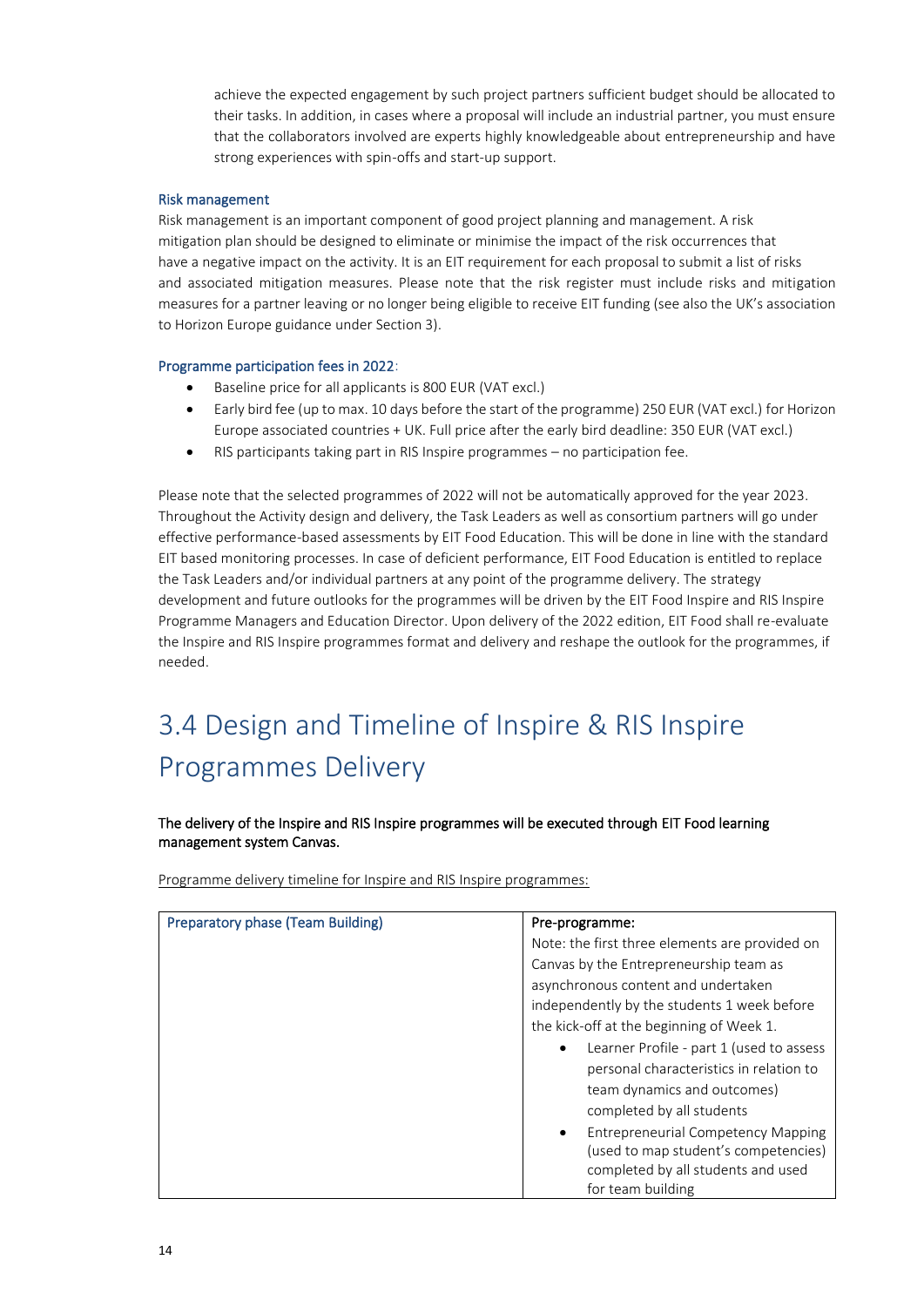|                                                                                                                                                                                                                                                                                                                                                    | Selection of topic within Programme<br>$\bullet$<br>by students using 3 preference system<br>Once students have completed their<br>Entrepreneurial Competency Mapping and<br>selected their 3 topic preferences the Food<br>System teams will undertake the following two<br>components:<br>Teams are sorted (composed with 5<br>members ideally)<br>Teams are assigned a dedicated<br>Programme Mentor |
|----------------------------------------------------------------------------------------------------------------------------------------------------------------------------------------------------------------------------------------------------------------------------------------------------------------------------------------------------|---------------------------------------------------------------------------------------------------------------------------------------------------------------------------------------------------------------------------------------------------------------------------------------------------------------------------------------------------------------------------------------------------------|
| Each programme will be of a 3-week                                                                                                                                                                                                                                                                                                                 | Week 1:                                                                                                                                                                                                                                                                                                                                                                                                 |
| duration (please see Annex 2: Table of                                                                                                                                                                                                                                                                                                             |                                                                                                                                                                                                                                                                                                                                                                                                         |
| Entrepreneurship Content)                                                                                                                                                                                                                                                                                                                          | Introduction to Food<br>System Challenge and<br>Entrepreneurship<br>Intensive online<br>Entrepreneurship Modules<br>plus asynchronous<br>Entrepreneurship and Food<br>System Modules                                                                                                                                                                                                                    |
|                                                                                                                                                                                                                                                                                                                                                    | Week 2:                                                                                                                                                                                                                                                                                                                                                                                                 |
|                                                                                                                                                                                                                                                                                                                                                    | <b>Blended online</b><br>synchronous and<br>asynchronous<br>Entrepreneurship and Food<br>System Modules<br>Assessment                                                                                                                                                                                                                                                                                   |
|                                                                                                                                                                                                                                                                                                                                                    | Week 3:                                                                                                                                                                                                                                                                                                                                                                                                 |
|                                                                                                                                                                                                                                                                                                                                                    | Intensive Food System<br>Bootcamp<br>Final Pitch and Awards<br>Learner Profile - part 2<br>completed by all students                                                                                                                                                                                                                                                                                    |
| Programmes (these can be Inspire and RIS<br>Inspire) will be run in pairs with staggered<br>start dates organised to fit the time schedule<br>from the start of June. This is to ensure the<br>Entrepreneurship team's components are<br>delivered optimally as synchronous sessions<br>for Week 1.<br>After Week 1 the Entrepreneurship team will | Block 1 made up of 2 programmes will start<br>beginning June 2022.<br>The timing of the other blocks will be<br>determined after the Programmes have been<br>selected through this Call.                                                                                                                                                                                                                |
| work with each of the Programmes at key<br>intervention points.                                                                                                                                                                                                                                                                                    |                                                                                                                                                                                                                                                                                                                                                                                                         |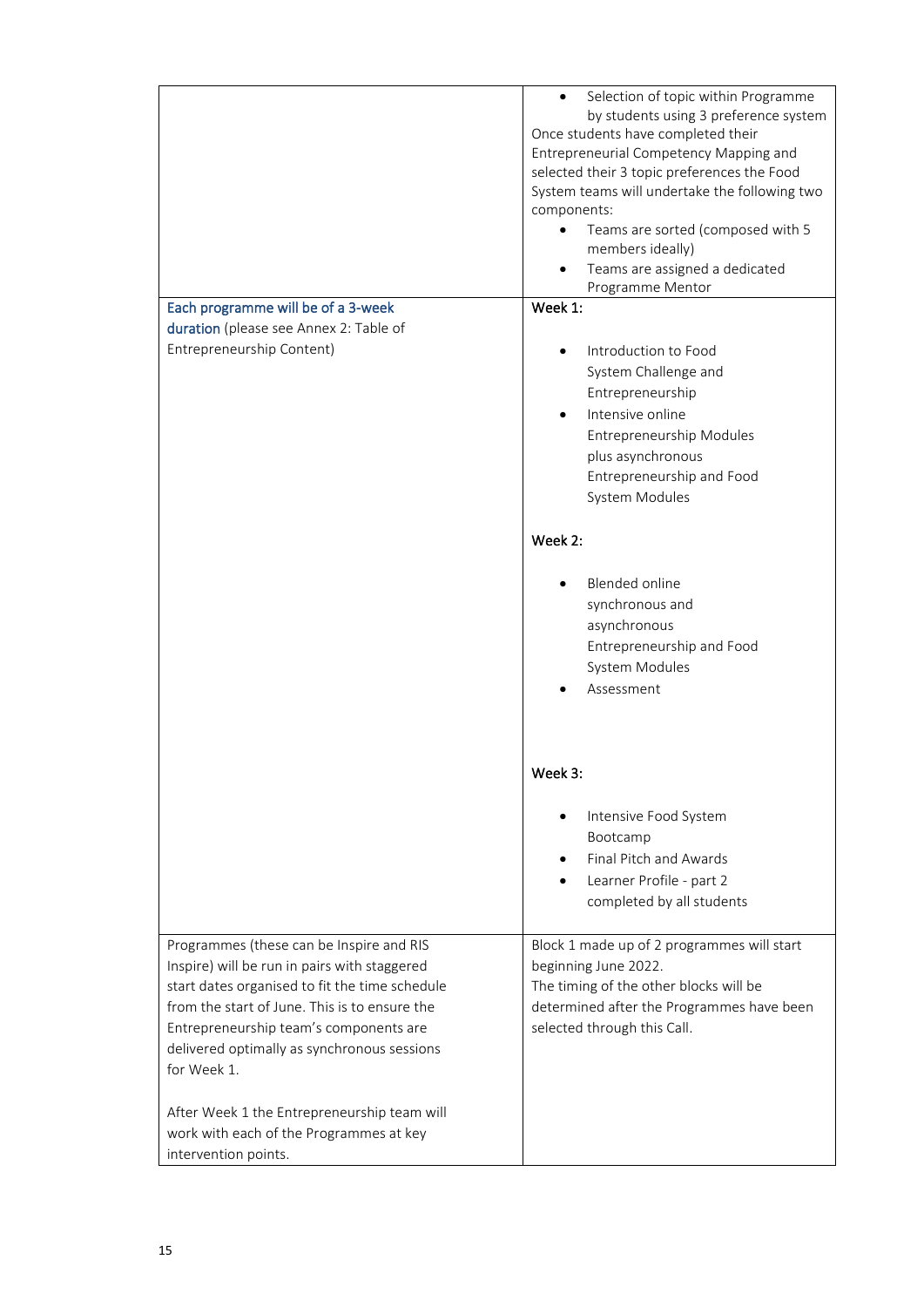## 4. Budget, roles and responsibilities

### 4.1 Contributors

Through this open Call, EIT Food is seeking for contributors proposing a set of interlinked training activities about food systems for Inspire & RIS Inspire programmes to run in 2022. The Call is open to EIT Food partners and external contributors. External contributors will need to become [a partner of the EIT Food](https://www.eitfood.eu/news/post/more-info-on-eit-food-partnerships) to comply with EIT Food Statutory obligations. Furthermore, the external contributors will be assessed according to the processes defined in the EIT Food partnership policy. In case the partnership application is not accepted by EIT Food, the proposed entity may not participate in the activity as a partner, and other avenues must be explored (e.g. subcontractor, in-kind contribution against payment), or the proposed entity must be removed from the consortium. Their role and activities, as planned in the project proposal, will have to be taken over by other partners in the proposed consortium or replaced with some other suitable partner. In the proposals, the role and tasks planed for the external contributors need to be described in as much detail as for existing EIT Food partners.

Each Activity is designed and delivered by a consortium of partners. The food system specific components will be fully integrated with the Entrepreneurship parts to provide students with an engaging experience that develops a wide range of skills. All EIT Food partners – core partners and their linked third parties, network partners, and RisingFoodStars – can be involved in a consortium. The full list of partners is available in the "Partner Information File" on Plaza, or you can search for the information on the [EIT Food CLC webpages.](https://www.eitfood.eu/contact#regions) If you would like to involve a RisingFoodStar in your proposal, please get in touch with the EIT Food Programme Manager responsible for the RisingFoodStars Association (Anne-Marie Banescu[, a-m.banescu@eitfood.eu\)](mailto:a-m.banescu@eitfood.eu).

It is also possible to invite EIT Food Associates to form part of the activity consortium – these are legal entities that have signed a Memorandum of Understanding with EIT Food and are interested in collaborating on a horizontal level by contributing to its activities, but without being eligible to receive any EIT funding. Further details about the Associates can be found at the [EIT Food partnership website.](https://www.eitfood.eu/news/post/more-info-on-eit-food-partnerships)

#### Number of consortia

- Inspire Programmes aim to support up to four (4) consortia delivering 4 summer schools (1 summer programme per consortia)
- RIS Inspire Programmes aim to support three (3) consortia delivering 3 summer schools (1 summer programme per consortia)

#### Consortium requirements

- Knowledge Triangle Integration (KTI): each consortium must contribute to Knowledge Triangle Integration by involving organisations from at least two fields of the knowledge triangle – e.g. academia/research and industry.
- Partnership size: the consortium must include at least three members.
- **Geographic coverage:** to ensure European impact and relevance, the minimum requirement is to involve partners from at least two different CLCs.
- Partner roles: each partner involved (including the Task Leader) should have a clear role in the consortium towards achieving the defined objectives that reflect the Knowledge Triangle Integration.
- Task Leaders (TL): Task Leadership role should be taken upon by an EIT Food Core partner, and the person proposed for the TL position must be an employee at that partner's organisation. Due to the amount of workload this role represents, the Task Leadership by the Network partners SMEs, RisingFoodStars or external contributors is a subject to review by EIT Food as part of your proposals submitted.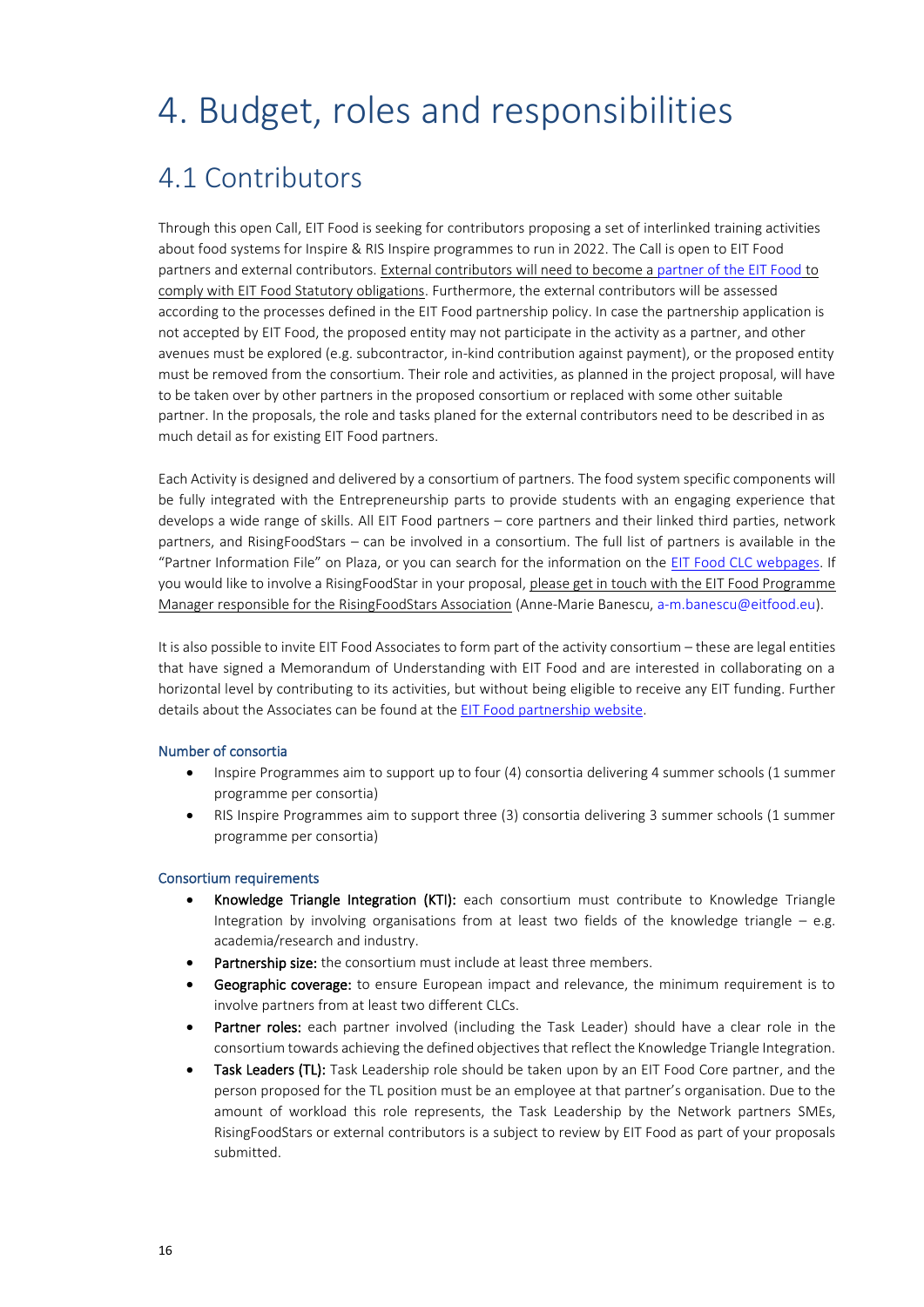- Consortium Agreement: partners in a consortium must agree to negotiate and sign a Consortium Agreement as soon as possible after the start of the programme. An EIT Food template is available for guidance on the EIT Food Plaza and may be amended as necessary.
- RIS Inspire proposals will be led by entities from the EIT RIS countries and regions (see page 6), as successful and added value partners, RIS proposals should ensure the establishment of balanced consortia between stakeholders from EIT RIS countries and those outside the EIT RIS areas.

#### Activity Workplan

The Activity structure needs to be broken down into tasks (work packages in EIT terms – see Glossary) including start and end date, milestones with measurable go/no-go criteria and related cost items. The management of each programme is a mandatory first task. Further tasks can be defined according to the Activity purpose. Multiple partners can collaborate in one task, and the same partner can be active in multiple tasks. Each task has to be assigned to a predefined list of task categories (e.g. project management, programme development and delivery, communication & dissemination activities, etc.).

### 4.2 Roles and responsibilities

#### Activity Lead (AL)

- Programme design and strategy in coordination with EIT Food Education Director and PMs; regular collaboration and coordination with RIS AL
- Ensure TLs establish programme ownership by having all partners involved
- Oversee entrepreneurship education led by the Entrepreneurship Spine team
- Actively communicate with TLs
- Define timelines, materials and templates to be used
- Quality assurance and evaluation of programmes
- Closely monitoring the Activity Line progress to ensure smooth implementation
- Ensure DreamApply and Canvas is prepared on-time by individual programmes
- Ensure all partners have effective marketing and promotional activities in place
- Coordinate communication and dissemination activities, gather testimonials, etc.
- Coordinate with PMs and ensure in time communication to RIS Hubs when relevant
- Ensure there is an ongoing and open communication channel between all partners
- Communicate actively with EIT Food
- Ensure annual amendments and reporting completed with input from TLs

#### Task Leaders (TLs)

- Manage and coordinate design and delivery of specific programme
- Promote and recruit for the Inspire Programme the TLs coordinate
- Collect data/evidence for programme and be accountable for deliverables and KPIs
- Attend mandatory fortnightly TL updates with the AL; closer to the programme delivery attend weekly individual AL/TL meetings
- Actively report to AL on the development of the programmes
- Use standardised templates provided for Inspire
- Definition of Financial Sustainability plan for their own program (mini-Kava).

#### Partners (contributors)

- Promote the Inspire programme the partners will deliver
- Collect data/evidence for programme and be accountable for deliverables and KPIs
- Actively cooperate with the TL on the development and delivery of the programmes
- Use standardised templates provided for Inspire
- Contribute to the definition of Financial Sustainability plan for their own program (mini-Kava)

#### EIT Food Programme Manager

• Drive strategy development of Inspire in close cooperation with EIT Food EDU Director & ALs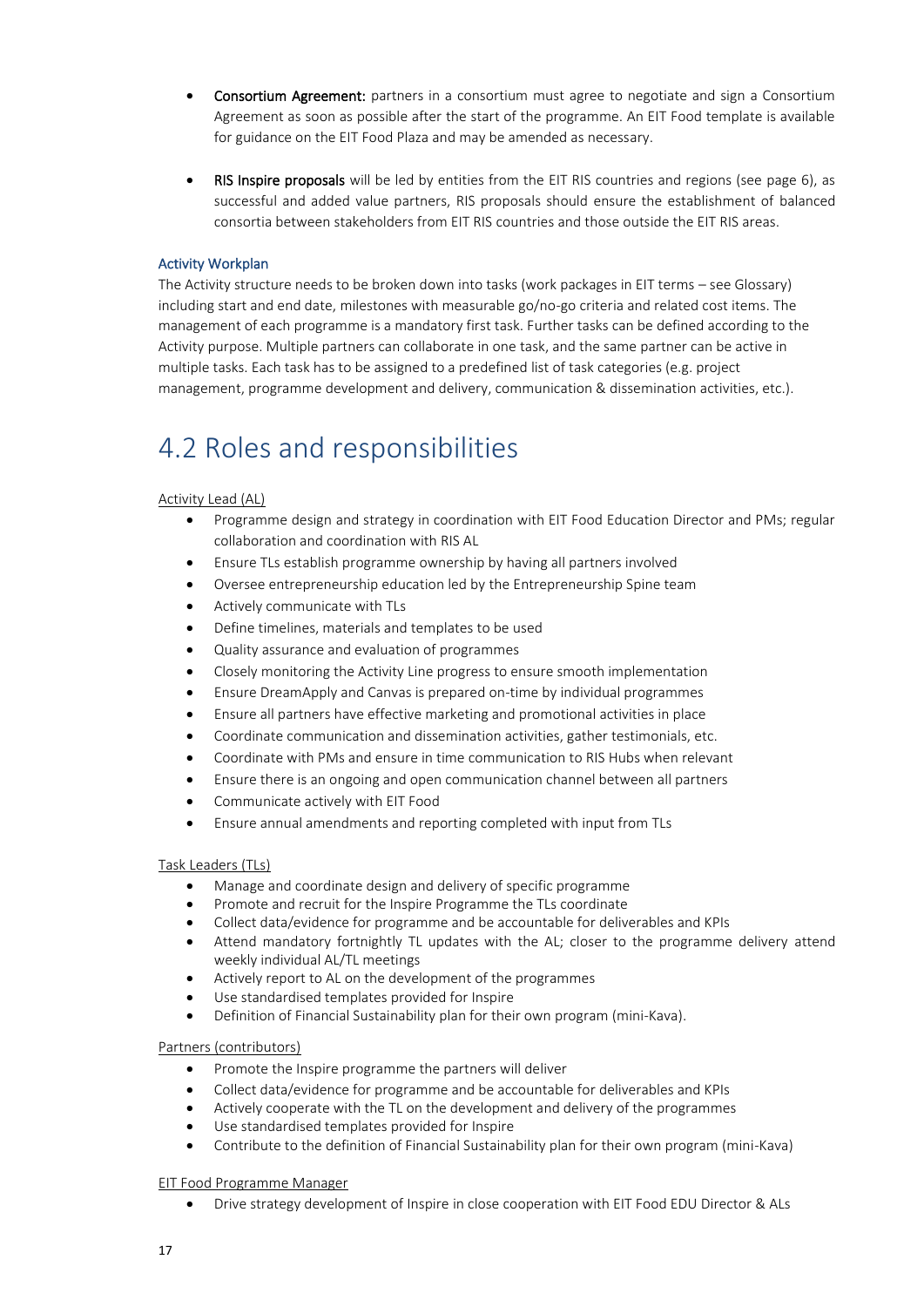- Monitor design & implementation of the Inspire Activity Line
- Resolve bottlenecks in cooperation with the ALs
- Guidance and support during the EIT Food Annual Grant Cycle
- Marketing support to partners during recruitment periods
- Act as link between ALs and RIS Hubs when relevant to ensure proper approach/outreach at local level
- Aid with DreamApply & Canvas in close cooperation with EIT Food Head of Education Services
- Conduct annual mid-term reviews & progress of the Inspire Activity Line
- Review annual reporting

## 4.3 Budget

For the Inspire and RIS Inspire programmes, we are calling for proposals with a clearly defined learning content, outcomes, impact, and a timeline of the delivery. In addition, the proposals should include a realistic estimation of the budget needed to achieve the KPIs set.

In 2022, the Inspire programmes aim to achieve 713 learners from across Europe. As part of your proposal design, you will need to demonstrate the number of learners your programme will recruit and what budget is needed to achieve your target set.

RIS Inspire programmes aim to achieve 253 learners in 2022 coming from RIS countries and regions (see page 6). As part of your proposal design, you will need to demonstrate the number of RIS learners your programme will recruit and what budget is needed to achieve your target set.

All proposals submitted will go under an evaluation process and if the learning content will be suitable but the budget part will not meet the EIT Food expectations, the proposal may still be selected upon agreement of a suitable budget with the EIT Food.

#### Activity (KAVA) budget:

- Please download the EIT Food budget template attached to this Call.
- The programme budget should be broken down into pre-defined cost categories of the Horizon Europe Programme (e.g. personnel costs (A), sub-contracting (B), etc.). Costs should be budgeted separately for each legal entity (Partner or Linked Third Party). Indirect costs are calculated automatically as a 25% flat rate of the direct costs. Please use the EIT Food budget template for your application.
- Budget planning should consider the Horizon Europe rules of cost eligibility. Only costs complying with the eligibility rules of the Grant Agreement will be considered eligible during reporting.
- To ensure that all consortia can meet the Horizon Europe requirement to execute communication and dissemination activities as part of their work (see also below), we advise that partners reserve approx. 10% of their total proposal budget for the development and execution of these activities.
- Funding structure: There are two sources of funding possible to cover the costs of an Activity: EIT grant funding, and partner co-funding. For the EIT Food Education activities, the EIT grant will reimburse up to 100% of the eligible costs of a project. Note that eligibility rules apply to the totality of costs, irrespective of the source of funding. The co-funding is not mandatory, however, Inspire and RIS Inspire consortia are strongly encouraged to propose a specific percentage of co-funding in their proposals, which will have a positive impact on the evaluation of the proposal. The co-funding must come from resources other than EIT.

#### The UK's association to Horizon Europe

If the delay to UK association continues, the UK government has confirmed successful Horizon Europe [applicants will receive funding from UKRI regardless of the outcome of the UK's efforts to associate to](https://www.gov.uk/government/news/uk-government-provides-financial-safety-net-for-horizon-europe-applicants) Horizon [Europe.](https://www.gov.uk/government/news/uk-government-provides-financial-safety-net-for-horizon-europe-applicants) This applies to the first wave of calls where the delay to UK association to the programme may prevent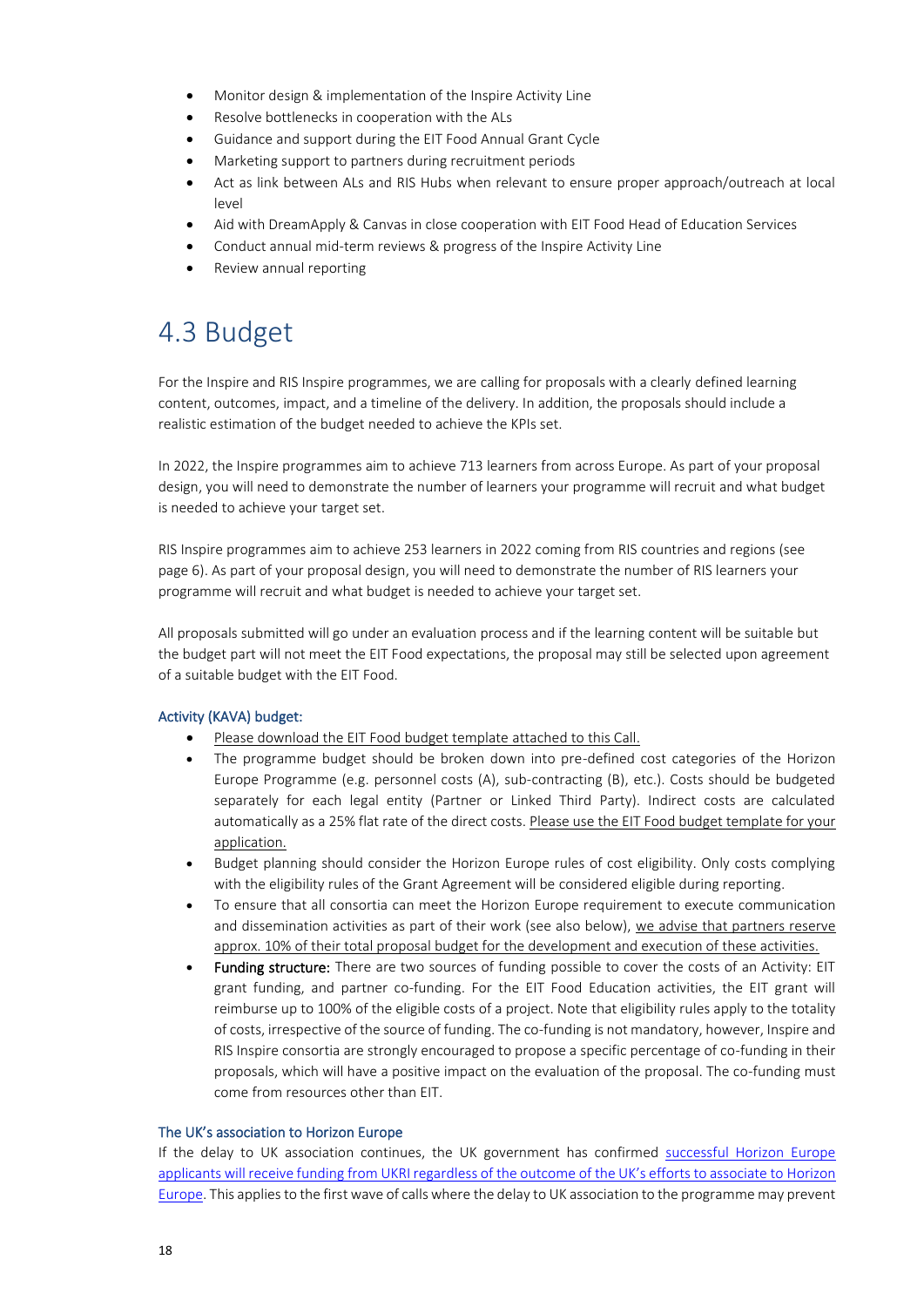them from signing grant agreements<sup>2</sup>. Further information can also be found in the Horizon Europe guarantee [notice and guidance.](https://www.ukri.org/publications/horizon-europe-guarantee-notice-and-guidance/)

## 4.4 Supporting EIT Food's Financial Sustainability Strategy

A unique feature of the Partnership Agreement between the EIT and EIT Food is the obligation for EIT Food to become financially sustainable on the long term. This means that as a condition to receive the EIT funding, EIT Food must develop and implement revenue-generating strategies to sustain the innovation ecosystem and KTI activities beyond the period covered by the EIT grant. Plans to achieve financial autonomy are outlined in the Financial Sustainability Strategy in the EIT Food Strategic Agenda.

EIT Food is committed to developing a level of financial autonomy which gradually reduces the proportion of EIT grant funding within a mixed portfolio of funding over the long-term. As a result, EIT Food supports Activities and initiatives with potential to provide both a financial return and a diverse mix of revenue streams and mechanisms.

The partners' co-funding is not mandatory, however, the consortia are strongly encouraged to propose a specific percentage of co-funding in their activity proposals, which will have a positive impact on the evaluation of the proposal. The co-funding must come from resources other than EIT funding. For the proposals which will include the co-funding it is essential to demonstrate committed funding from resources other than EIT.

<sup>2</sup> <https://www.ukri.org/apply-for-funding/horizon-europe/>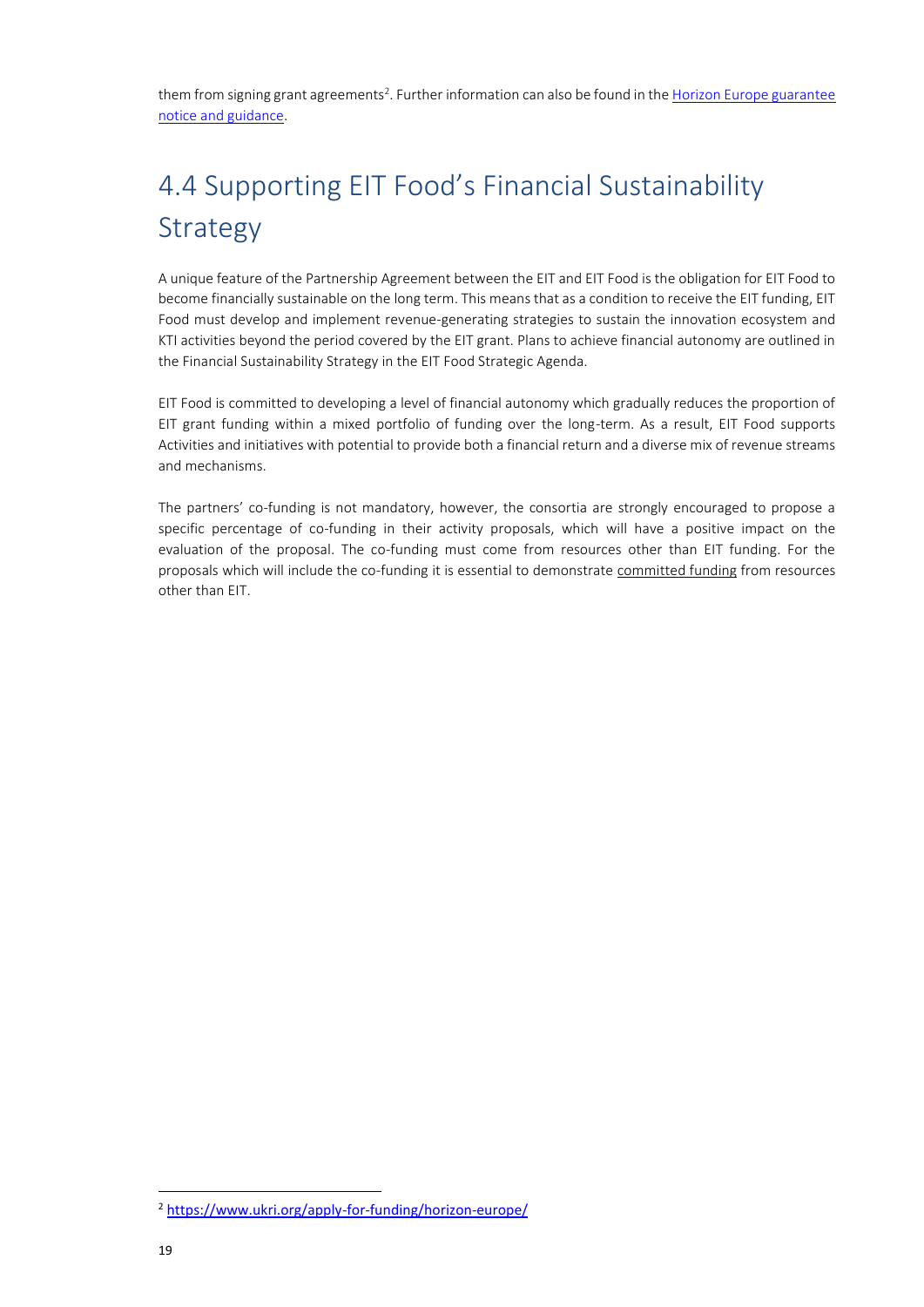# 5. Marketing and Recruitment Strategy

#### Communication and Dissemination

As part of the Horizon framework, all activities are called upon to take measures to showcase their work to as many relevant stakeholders as possible. Horizon Europe guidelines on **dissemination** as well as communication propose an interesting input and examples on how to communicate EU research and innovation projects. It is important that projects foresee activities related to communication, as well as dissemination. Here are some examples of possible activities:

#### Communication - inform about the project, its results and successes

Informing about project: newsletter, press release, project factsheets, brochures, website, social media

#### Informing about results:

exhibitions, open days, guided visits, videos, interviews, articles in magazines, conference presentation, project website, targeted emails, case studies. results factsheets

Dissemination - make results available and enable others to use

Make results available: Scientific publication, demonstrations, sharing in online repositories and portals (research data, software, reports), policy briefs, technology roadmaps

Enable use of results: Trainings, workshops, guidance materials for users, active users engagement, data management plan, innovation management, copyright management, open/copyleft licenses, patents licensing

#### Exploitation - use the results

New or improved products/services created. New business models, processes implemented. Spin-offs, start-ups and joint ventures created

Considering the above:

- We strongly encourage the Inspire and RIS Inspire programmes to work with an experienced communication entity in the consortium in order to tackle the task of communication and dissemination. This can be achieved either by collaborating with a relevant EIT Food partner (e.g. by involving a communications staff member) or by working with an external party. In most cases such an external party would be sub-contracted – selection of a sub-contractor, also considering the value for money eligibility requirement, would be part of your activity implementation.
- All EIT Activities have a mandatory Output "Communication and Dissemination Plan" due latest one month following the start of the programme, and a mandatory Deliverable "Communication and Dissemination Report" due by 31 December 2022. All proposals must ensure that an adequate budget is foreseen to design and implement the Communication and Dissemination Plan. During the proposal evaluation EIT Food will assess individual proposal budget allocated to these activities.
- In case a proposal anticipates a development of an online platform, the consortium is required to reach out to Desi Vanrintel, Head of Education Services [\(desi.vanrintel@eitfood.eu\)](mailto:desi.vanrintel@eitfood.eu), before finalising your project proposal to discuss whether and how it can be incorporated in the existing platforms of EIT Food.
- Recruitment for all Inspire and RIS Inspire programmes shall be organised through EIT Food application portal [DreamApply](https://apply.eitfood.eu/) The selected teams will need to respect the EIT Food application guidance, which will be provided by the EIT Food Inspire Programme Manager and RIS inspire Programme Manager in case of RIS proposals.

It will be mandatory for the partners of all consortia to follow and respect the EIT Food Education branding guidelines, thus, making sure all the material designed and used for marketing and promotional activities as well as communication and dissemination purposes will be compliant as required by the EIT Food Education team and EIT Food.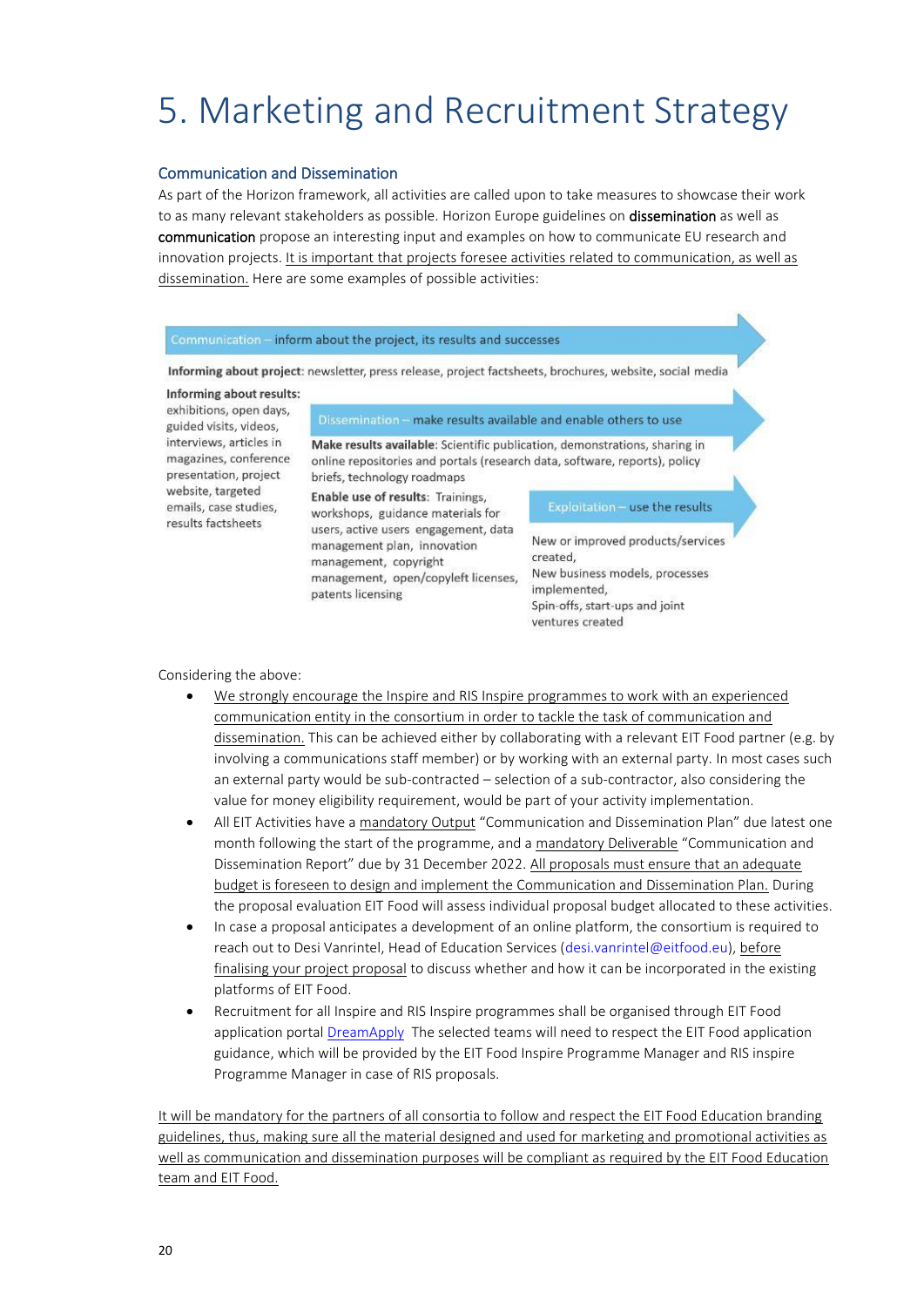During your Activity development, we will gladly support you by providing further tips and guidelines on how to strengthen your USP/Marketing/Communication elements in your proposals. Please get in touch with EIT Food Inspire Programmes Manager (Mina Mansoor Rankel) and/or RIS Inspire Programmes Manager (Elvira Domingo).

#### Inspire Programmes specific information

EIT Food Education will provide marketing support during the recruitment period by running social media campaigns through an internally selected agency. Aside having marketing support provided by EIT Food Education, the Inspire partners (including the Entrepreneurship Spine) will be responsible for effective marketing and promotional activities at their organisations, relevant ecosystems, and networks to reach the KPIs as planned in the proposal. The Inspire Activity Lead and her team will be responsible for making sure that the Inspire partners design and deliver one joint Marketing and Promotion as well as Communication and Dissemination Strategy, which is effective, well-planned, and successfully executed. EIT Food Education will assist with DreamApply and Canvas tools setup, however, the core support to the Inspire partners will be provided by the Inspire Activity Lead and her/his team proposed.

#### RIS Inspire Programmes specific information

EIT Food Education and RIS team will provide marketing support during the recruitment period by running social media campaigns and diverse promotional activities through an internally selected agency and through RIS Hubs. Aside having marketing support provided by EIT Food Education and RIS team, the RIS Inspire partners (including the Entrepreneurship Spine) will be responsible for effective marketing and promotional activities at their organisations, relevant ecosystems, and networks to reach the KPIs (including RIS KPIs) as planned in the proposal, including the coordination with RIS Inspire Activity Leader and RIS PMs to ensure in time communication to RIS Hubs for the promotion.

The RIS Inspire Activity Lead and his team will be responsible for making sure that the RIS Inspire partners design and deliver one joint Marketing and Promotion as well as Communication and Dissemination Strategy, which is effective, well-planned, and successfully executed. EIT Food Education and RIS Programme Manager will assist with DreamApply and Canvas tools setup, however, the core support to the RIS Inspire partners will be provided by the RIS Inspire Activity Lead and his team proposed.

## 6. KPIs to be achieved

#### Inspire programmes KPIs

| <b>EIT KPIS</b>                 | <b>KPIs 2022</b> | <b>KPI NOTES</b>                                      |
|---------------------------------|------------------|-------------------------------------------------------|
| EITHE08.1 Participants in (non- | 713              | "# Successful participants in EIT professional        |
| degree) education and training  |                  | development courses, online training courses and      |
|                                 |                  | other education/training activity delivered or in a   |
|                                 |                  | process of delivery (by country and type of           |
|                                 |                  | programme), including data on country of citizenship  |
|                                 |                  | and gender. Only participant who successfully         |
|                                 |                  | finished the programme can be counted. For this KPI,  |
|                                 |                  | only those education and training activities which    |
|                                 |                  | have clearly defined learning outcomes, and which     |
|                                 |                  | carries out competency assessment method are          |
|                                 |                  | applicable."                                          |
| EITHE14.1 Disseminated          |                  | # results, good practice (GP) and lessons learnt (LL) |
| Results/GP/LL                   |                  | disseminated by the KIC through appropriate means     |
|                                 |                  | (e.g. publications, online repositories, fact sheets, |
|                                 |                  | targeted workshops).                                  |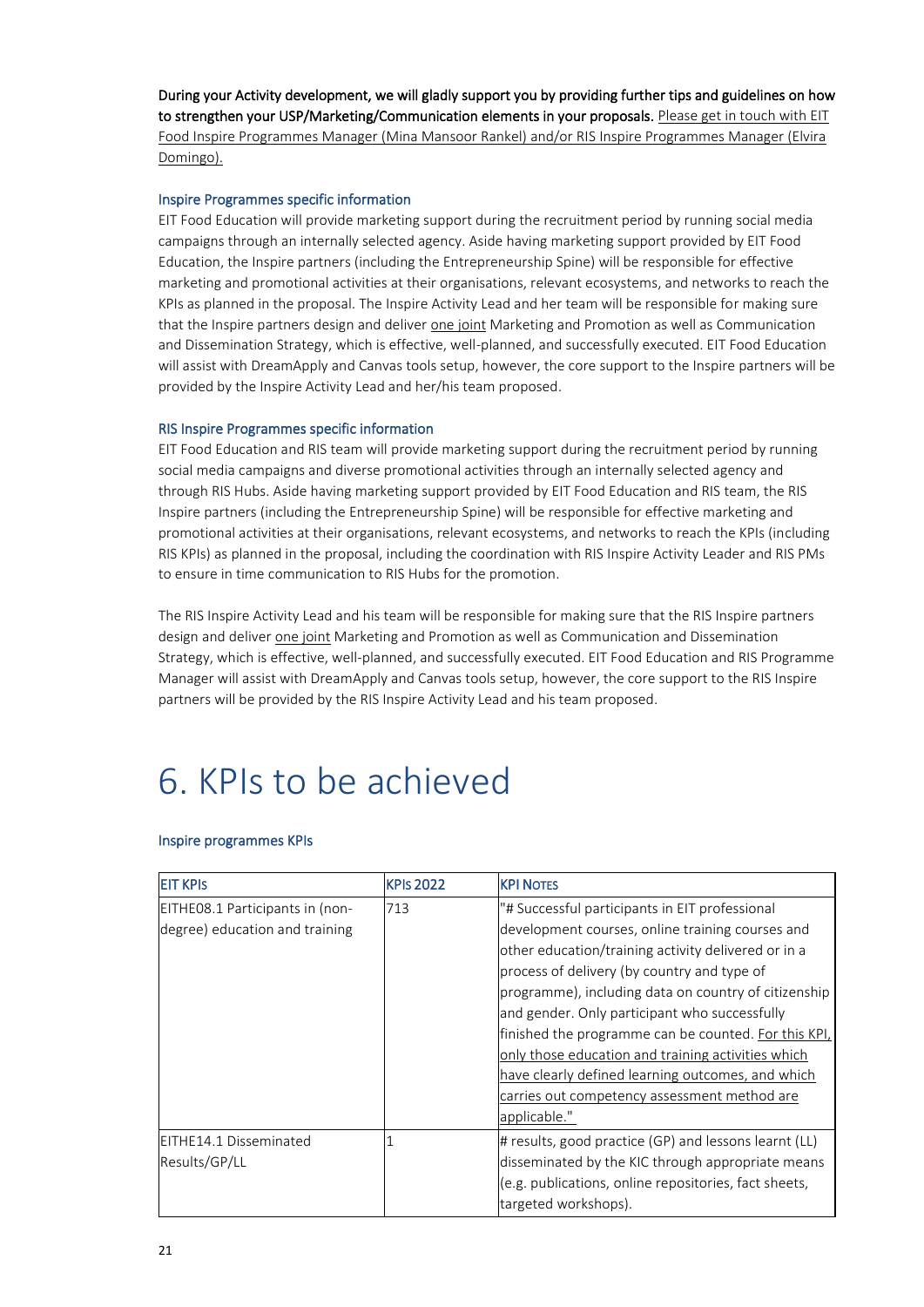#### RIS Inspire programme KPIs

| <b>EIT RIS KPIS</b>            | <b>KPIs 2022</b> | <b>KPI NOTES</b>                                        |
|--------------------------------|------------------|---------------------------------------------------------|
| EITHEO8.2 EITRIS # EIT RIS     | 253              | # Successful participants in EIT professional           |
| Participants with (non-degree) |                  | development courses, online training courses and        |
| education and training         |                  | other education/training activity delivered or in a     |
|                                |                  | process of delivery with citizenship in EIT RIS         |
|                                |                  | countries.                                              |
|                                |                  |                                                         |
|                                |                  | This is a RIS sub-set KPI and it needs to follow the    |
|                                |                  | definition and conditions of the main KPI EITHE08.1.    |
|                                |                  | The target value of this RIS sub-set KPI should also be |
|                                |                  | included in the overall figure of EITHE08.1.            |
| EITHE14.1 Disseminated         |                  | # results, good practice (GP) and lessons learnt (LL)   |
| Results/GP/LL                  |                  | disseminated by the KIC through appropriate means       |
|                                |                  | (e.g. publications, online repositories, fact sheets,   |
|                                |                  | targeted workshops).                                    |

## 7. Proposal Process and Timeline

#### Application as a Contributor

| Stage                                                       | Date          |
|-------------------------------------------------------------|---------------|
| Launch of Call for Contributors                             | 28 Feb 2022   |
| Application deadline for Contributors                       | 20 March 2022 |
| Evaluation period of proposals                              | 21-24 March   |
| Anticipated announcement of selection by EIT Food           | 25 March      |
| Launch of participants' recruitment process                 | 1 April       |
| End of recruitment (selection of students on rolling basis) | 29 May        |
| Launch of Inspire & RIS Inspire Programmes                  | 6 June        |

The deadline for the submission of full applications is 20 March 2022, 23:59 CET. All applications must be emailed in English to the following address within the deadline mentioned above:

Contact name: for the attention of Dr. Maarten van der Kamp

E-mail: [education@eitfood.eu](mailto:education@eitfood.eu)

#### Subject line:

- Inspire proposals must be sent with the Subject line: Inspire programmes Contributor
- RIS proposals must be sent with the Subject line: RIS Inspire programmes Contributor

To apply, the consortia will need to complete an application form which will be the Activity Proposal detailing the consortium set-up, description of the project idea and its impact as well as providing a detailed budget. In addition, a clear budget proposed must be submitted along with the Activity Proposal. Please download the Activity Proposal and Budget template attached to this Call.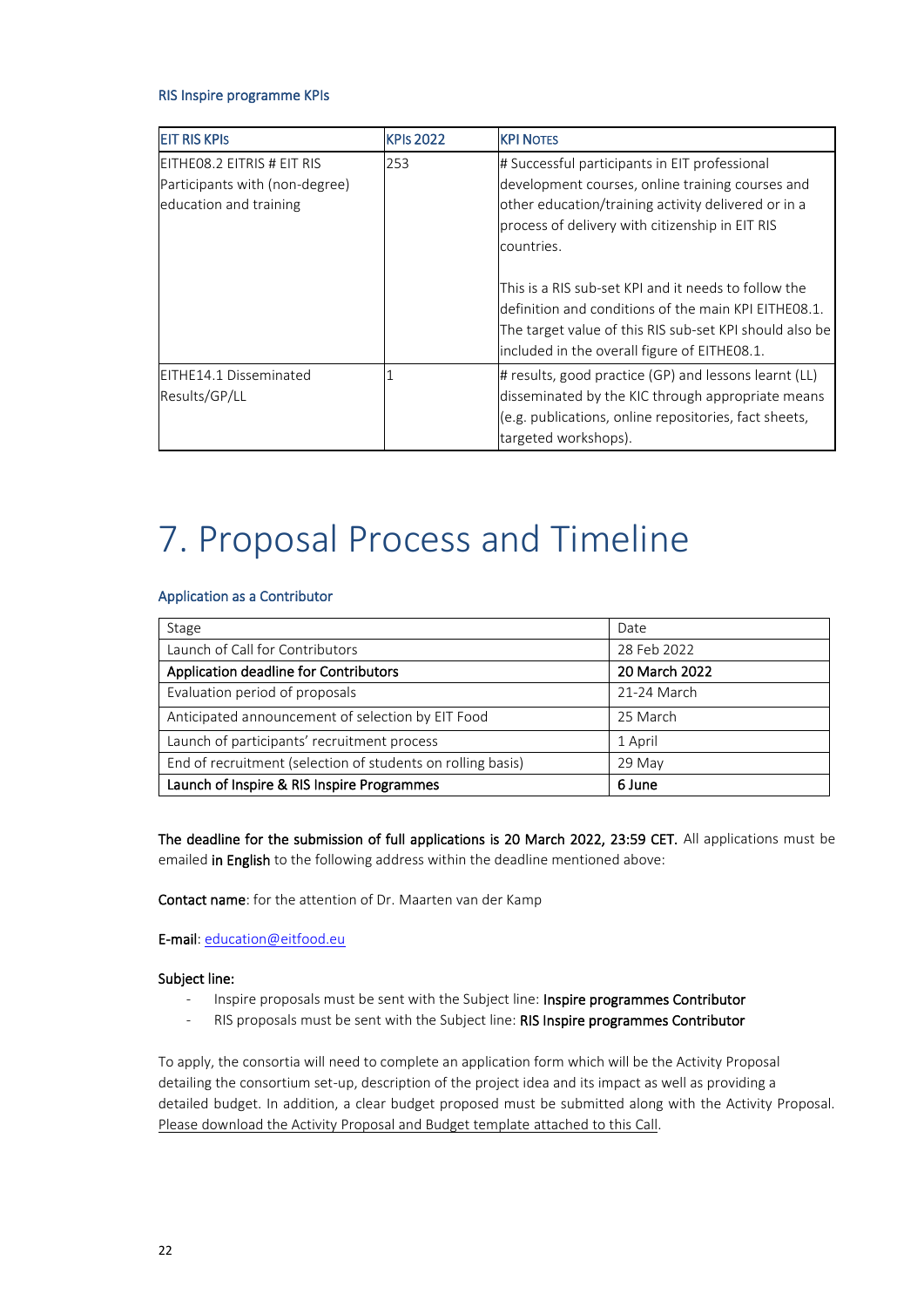## 7.1 Request for additional information and clarification

In case the applicants require additional information or clarifications, these should be addressed to the person indicated below. All communication between EIT Food and applicants is only possible in writing, all requests will be done and answered by e-mail only. All questions should be sent prior to application deadline.

#### Contact name:

- Mina Mansoor Rankel, Inspire Programmes Manager, EIT Food Education
- Elvira Domingo, EIT Food RIS Inspire Programmes Manager

E-mail: [mina.mansoorrankel@eitfood.eu,](mailto:mina.mansoorrankel@eitfood.eu) [elvira.domingo@eitfood.eu](mailto:elvira.domingo@eitfood.eu)

EIT Food has no obligation to provide clarification.

## 7.2 Costs for preparing proposals

No costs incurred by the applicant in preparing and submitting the proposal are reimbursable. All such costs must be borne by the applicant.

## 8. Evaluation of proposals

The quality of each proposal will be evaluated in accordance with the below mentioned award criteria. The results of the award procedure will be communicated in writing (via e-mail).

Inspire applications will be evaluated using the following evaluation categories:

- Clarity of contribution to a specific EIT Food Focus Area and identification of a clear problem in the food system.
- Innovative design of student centric programme that blends the Entrepreneurship Spine with specific food innovation components delivered through an experiential approach.
- Clarity of programme design and amount and quality of didactic material provided in submission; defined competences and/or skills developed or enhanced; indicative workload expected for learners, etc.
- Strong and balanced consortium formation to enrich the learners' experience; effective Knowledge Triangle Integration (KTI); partner roles.
- Clearly articulated market need, output and impact, and demonstrated realistic prospect for market and/or societal success.
- Coherent and comprehensive recruitment plan for local, regional and global levels to deliver KPIs.
- Financial Sustainability plan and co-funding strategy.
- Demonstration of a diverse and inclusive programme.
- Ambition of the KPI achievement set.
- Effective Risk Mitigation Plan.

RIS Inspire proposals evaluation categories: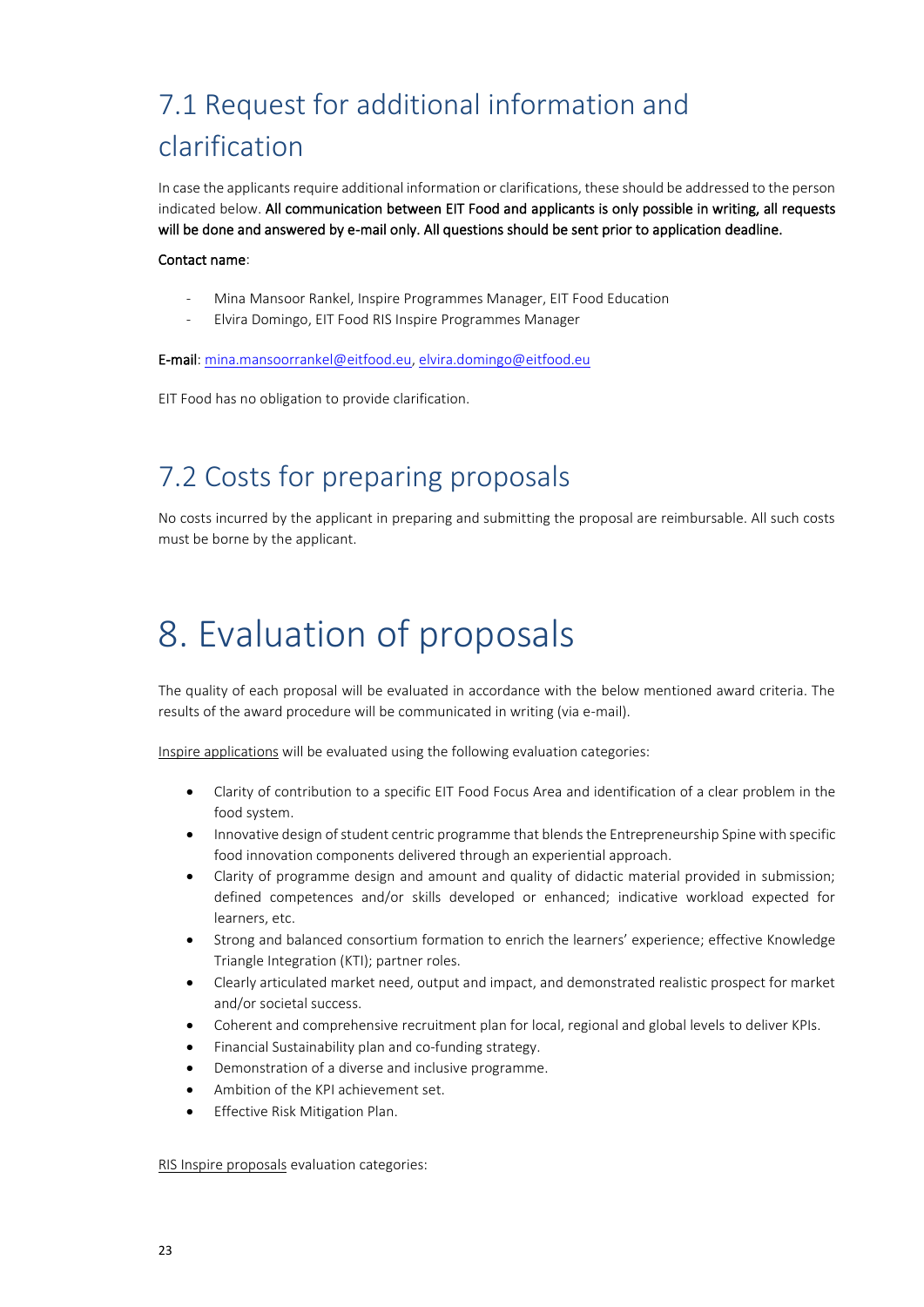- Clarity of contribution to a specific EIT Food Focus Area with clear focus on one of the RIS challenges in the agri-food system mentioned in Call guidelines.
- Strong and balanced consortia, led by a RIS partner including partners and non-yet EIT Food partner/s from RIS countries (partners and non-yet partners outside RIS can also participate) with clear partner roles.
- Coherent and comprehensive plan to develop local talent and enhance local innovation output, as well as, in promoting closer interactions among the local innovation actors, supporting them to establish local synergies that will enhance the EIT Food's impact in RIS countries.
- Demonstration of a diverse and inclusive programme with a clear outreach plan to reach and engage participants from across 17 RIS countries.
- Clear connection between each proposal and national and regional S3 Strategies.
- Sustainability plan and co-funding strategy inside each proposal.
- Innovative design of student centric programme that blends the Entrepreneurship Spine with specific food innovation components delivered through an experiential approach.
- Clarity of programme design and amount and quality of didactic material provided in submission

The evaluation criteria have the following weighting:

- Excellence: 30%
- Impact: 30%
- Quality and efficiency of the implementation: 20%
- Committed sponsorship: 20%

| Excellence                                                                                                                                                        | Impact                                                                                                                                            | Quality and efficiency of<br><i>implementation</i>                                                                                     |
|-------------------------------------------------------------------------------------------------------------------------------------------------------------------|---------------------------------------------------------------------------------------------------------------------------------------------------|----------------------------------------------------------------------------------------------------------------------------------------|
| Soundness/credibility of the<br>concept, including demonstration<br>of societal or market need.                                                                   | Ambitions of the proposal and<br>contribution to EIT Food's<br>Strategic Objectives (e.g. scope<br>and scale of market or societal<br>impact)     | Coherence and effectiveness of<br>the workplan, including<br>appropriateness of the allocation<br>of budget, tasks and resources       |
| Extent to which the proposed<br>activity has innovation potential,<br>and is beyond the state of the art<br>(e.g. breakthrough, novel concepts<br>and approaches) | Contribution to EIT Core and EIT<br>Food specific KPIs, and<br>demonstration of Knowledge<br>Triangle Integration                                 | Appropriateness of the<br>management structures and<br>procedures, including quality<br>management and risk<br>management              |
| Quality of the proposed solution/<br>offering, including appropriate<br>consideration of<br>inter/multidisciplinary aspects                                       | Extent to which the activity<br>strengthens the competitiveness<br>and growth in the context of the<br>European Food System and global<br>markets | Competences, experience and<br>complementarity of the<br>participating organisations and<br>their commitment to the project            |
| Extent to which planned outcomes<br>are achievable within timeframe<br>and budget                                                                                 | Quality of the proposed measures<br>to exploit and disseminate results,<br>including external communication                                       | Robustness of implementation<br>plan beyond the workplan, scale<br>of impact (e.g. route to market,<br>numbers of citizens benefiting) |

Each evaluation sub-criterion will be scored from 1 to 5 using the following scoring system:

- 1 Poor: The criterion is inadequately addressed, or there are serious inherent weaknesses
- 2 Fair: Proposal broadly addresses the criterion but there are significant weaknesses
- 3 Good: Proposal addresses the criterion well, but a number of shortcomings are present

• 4 – Very good: Proposal addresses the criterion very well, but a small number of shortcomings are present

• 5 – Excellent: Proposal successfully addresses all relevant aspects of the criterion. Any shortcomings are minor

The resulting scores then are normalised to calculate the final result for that proposal.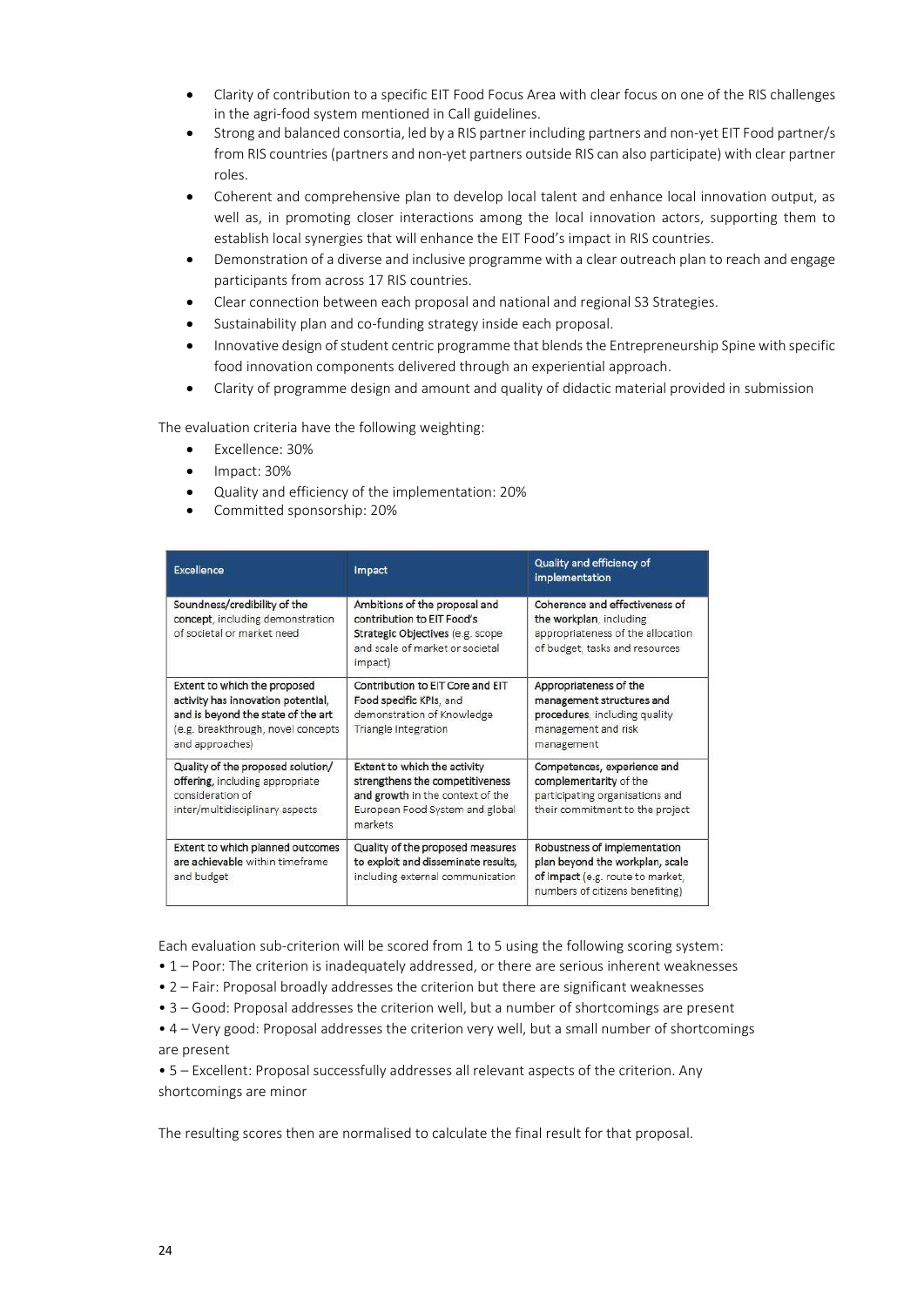## 9. Annexes

### Annex 1: EIT Food Education Competency Framework



### Annex 2: Table of Entrepreneurship Content

| <b>Title of Learning Block</b><br>Note: Blue boxes<br>indicate joint<br>Entrepreneurship Team<br>delivery with<br>Programme Team<br><b>Yellow indicates</b><br>Programme Team<br>actions using materials<br>provided by the<br>Entrepreneurship Team | Delivery<br>AS = Asynchronous<br>$S =$ Synchronous | <b>Description of Content</b>                                                                                                                                                                                                                                                                                                                       |
|------------------------------------------------------------------------------------------------------------------------------------------------------------------------------------------------------------------------------------------------------|----------------------------------------------------|-----------------------------------------------------------------------------------------------------------------------------------------------------------------------------------------------------------------------------------------------------------------------------------------------------------------------------------------------------|
| <b>Learner Profile</b>                                                                                                                                                                                                                               | AS 15m - Individual<br>Exercise                    | Participants produce their individual Learner<br>Profile using an online survey process with<br>guidance. Process derived from established<br>educational theory. The results are used to<br>understand how students develop various<br>elements through the Programmes. The results<br>are anonymous.                                              |
| Entrepreneurial<br><b>Competency Mapping</b>                                                                                                                                                                                                         | AS 30m - Individual<br>Exercise                    | Participants map a variety of entrepreneurial<br>competences - theory is based on multiple studies.<br>Competences are from the following domains:<br>Motivational - Passion, grit, proactivity, learning<br>orientation (versus error avoidance).<br>Cognitive - Cognitive complexity, tolerance of<br>uncertainty, creativity, divergent thinking |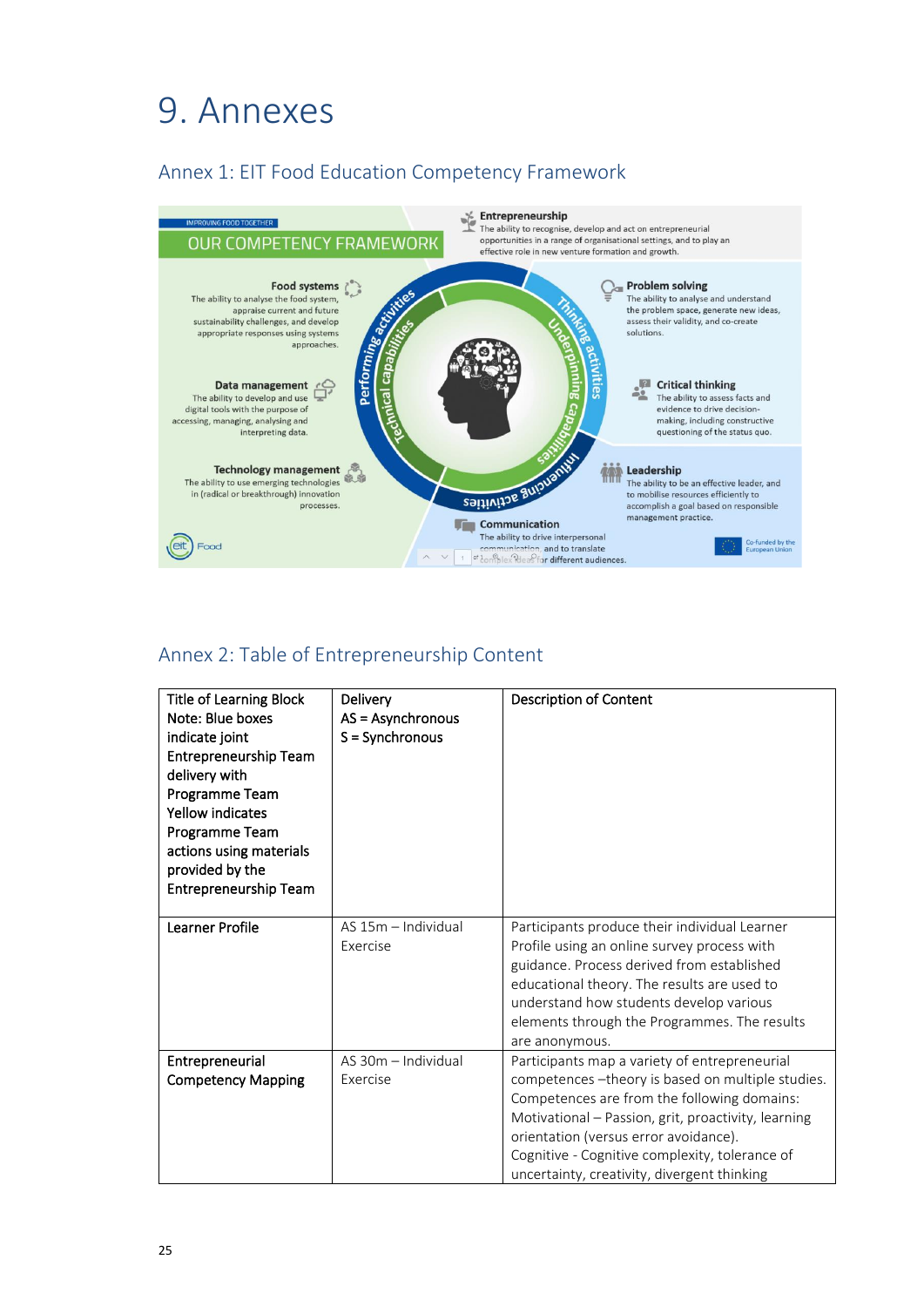|                               |                     | Social - Perspective-taking, empathy,                                                                |
|-------------------------------|---------------------|------------------------------------------------------------------------------------------------------|
|                               |                     | collaboration.                                                                                       |
|                               |                     | The results are used by each Programme Team to                                                       |
|                               |                     | assemble teams in preparation for the start of the                                                   |
| Select 3 topic options        | AS 15m - Individual | Programme.<br>Students select from a pre-designed set of topic                                       |
|                               | Exercise            | options their 3 preferences using a ranking                                                          |
|                               |                     | system.                                                                                              |
| <b>Inspire Team Building</b>  |                     | Programme Teams use Entrepreneurial                                                                  |
| <b>Programme Teams</b>        |                     | <b>Competency Mapping results and topic</b>                                                          |
|                               |                     | preferences to create teams for duration of                                                          |
|                               |                     | Inspire Programme (team members may wish to                                                          |
|                               |                     | switch and this should be permitted where                                                            |
|                               |                     | feasible)                                                                                            |
|                               |                     | Programme Teams must also allocate a<br><b>Programme Mentor</b>                                      |
| Kick-off with the             | S 60m               | This is an interactive session conducted as the                                                      |
| <b>Entrepreneurship Spine</b> |                     | kick-off event that sets out the overall structure of                                                |
| and Programme Teams           |                     | the Programme - the objective is to on-board                                                         |
| and Entrepreneurial           |                     | students.                                                                                            |
| Mindset and                   |                     | The Mindset part builds on the Entrepreneurial                                                       |
| introduction to               |                     | Competency Mapping - it provides knowledge on                                                        |
| Pitcherific                   |                     | why effective teams matter and why uncertainty/<br>risk are fundamental aspects for an entrepreneur. |
|                               |                     | The last part focuses on Pitcherific and explains                                                    |
|                               |                     | why it is useful in preparation for the remainder of                                                 |
|                               |                     | the Programme.                                                                                       |
| Diverse and Inclusive         | AS 45m -            | This session focuses on team composition                                                             |
| <b>Team Composition and</b>   | Interactive         | (diversity), the positive (complementarity, large                                                    |
| <b>Dynamic Details</b>        | Team Exercise       | pool of knowledge) and negative outcomes of                                                          |
|                               |                     | team diversity (ingroup-outgroup), how to<br>overcome the negative outcomes. Teams will then         |
|                               |                     | undertake activity on processes: Team                                                                |
|                               |                     | communication, shared understanding, collective                                                      |
|                               |                     | sharing of ideas /outcomes, team reflexivity.                                                        |
| Theory of Change              | $AS$ 45m $-$        | This is in 2 parts:                                                                                  |
|                               | Interactive         | A session introduces readiness for technological                                                     |
|                               | Team Exercise       | and organisational change and pivoting.                                                              |
|                               |                     | - Overcoming resistance to change -<br>This part will focus on how to address resistance             |
|                               |                     | with team practice training.                                                                         |
| Value Exchange                | AS 30m              | The lecture session introduces the Theory of Value                                                   |
|                               |                     | - provides knowledge and examples of complex                                                         |
|                               |                     | multi-dimensional and context dependent nature                                                       |
|                               |                     | of value.                                                                                            |
| Problem Tree (Roots and       | S 60m               | Problem Tree Analysis (also known as Situational                                                     |
| Causes)                       |                     | Analysis) helps teams find solutions by mapping<br>out the 'anatomy of cause and effect' around an   |
|                               |                     | issue in a structured way. Interactive workshops                                                     |
|                               |                     | using MURAL/ MIRO enable participants to deeply                                                      |
|                               |                     | interrogate their food system problem, and how it                                                    |
|                               |                     | is caused using the tree's visual pathways.                                                          |
| Entrepreneurship for a        | AS 30m - Team       | The theoretical background is similar to diverse                                                     |
| world in crisis               | Exercise            | and inclusive team composition.                                                                      |
|                               |                     | Teams will practice ice-breaker and self-disclosure                                                  |
| Ideating and Prototyping      | S 60m               | techniques.<br>Participants are introduced to Design Thinking                                        |
|                               |                     | principles with a focus on how to develop multiple                                                   |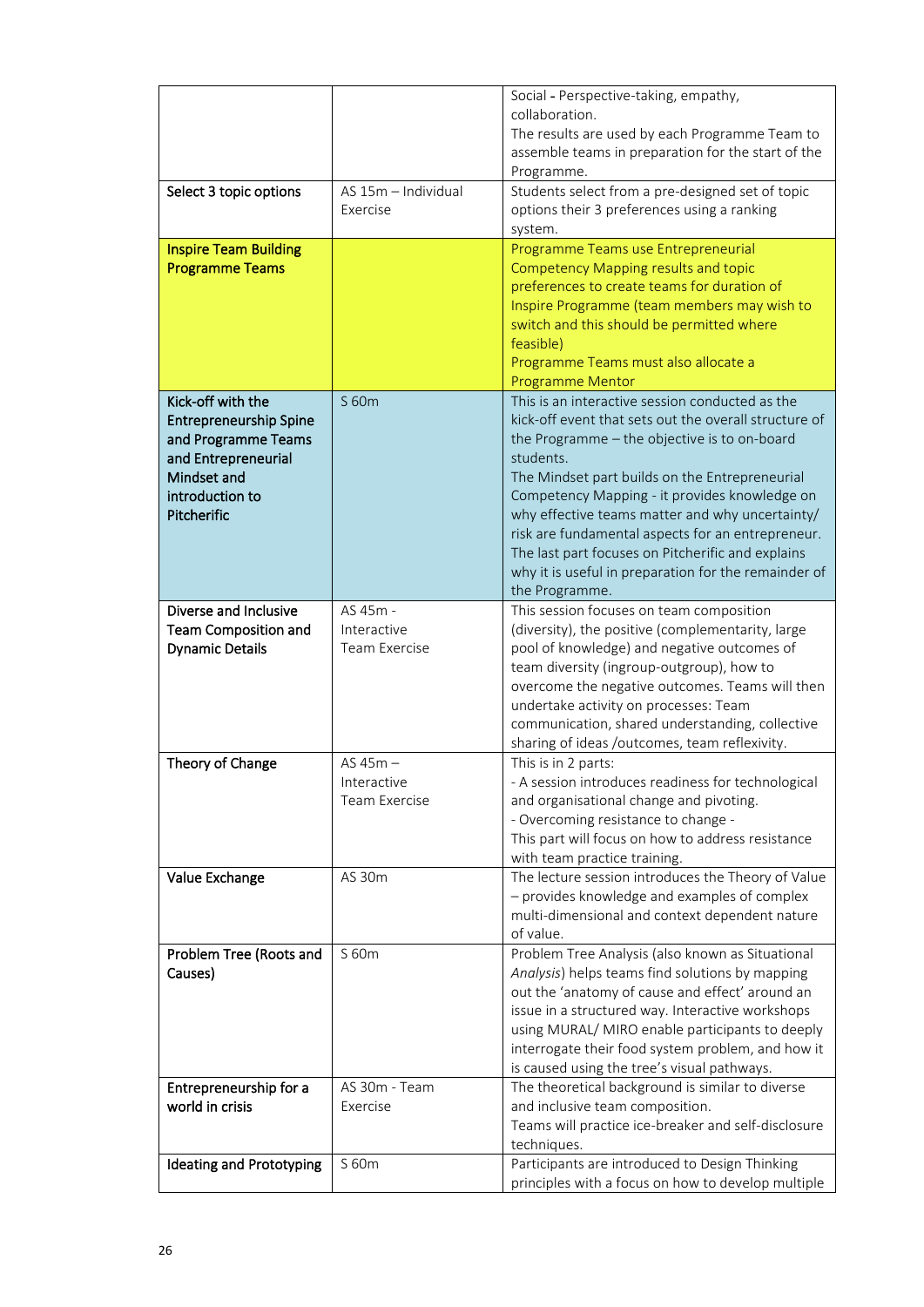|                                 |                          | ideas and the value of prototyping using low                                                          |
|---------------------------------|--------------------------|-------------------------------------------------------------------------------------------------------|
|                                 |                          | fidelity techniques.                                                                                  |
| Who is your customer?           | S 60m                    | This is a session on defining the target customer                                                     |
| And Identifying and             |                          | and how to conduct primary market research.                                                           |
| segmenting a market             |                          | The next part of the session will be based on a                                                       |
|                                 |                          | theory about market penetration and                                                                   |
|                                 |                          | segmentation.                                                                                         |
| <b>Entrepreneurial Business</b> | S 60m                    | In the first part lean Business Model Thinking is                                                     |
| Model Thinking and              |                          | explored.                                                                                             |
| <b>Circularity in Business</b>  |                          | Within the second part, teams build their lean                                                        |
| Models                          |                          | business model canvas with sustainability                                                             |
|                                 |                          | considerations and a focus on circularity.                                                            |
| <b>New Venture Finance</b>      | S 45m - Plus AS          | This session will be delivered in two parts:                                                          |
| and Negotiation                 | Interactive              | Part 1: covers the basics of business (e.g. strategic                                                 |
|                                 | Team Exercise            | role of make or buy); an introduction to fund-                                                        |
|                                 |                          | raising, how to approach investors, generating and                                                    |
|                                 |                          | conserving capital. Part 2: focuses on a range of                                                     |
|                                 |                          | negotiation situations and techniques. Participants<br>will then undertake an AS interactive exercise |
|                                 |                          | using a template to consolidate knowledge using                                                       |
|                                 |                          | their ideas.                                                                                          |
| Role of Technology in           | AS 60m - Lecture         | This will be a lecture on the role of Technology in                                                   |
| Society and Making              | and Interactive          | Society and the impact of digitalization                                                              |
| Digitalisation Work for         | Team Exercise            | The second part will be a participant exercise                                                        |
| your Business                   |                          | based on utilising digital technology for data-                                                       |
|                                 |                          | based decision-making.                                                                                |
| Diversity of Thinking           | AS $60m -$               | Design thinking will be used to explore how                                                           |
| using Design Thinking           | Interactive              | mindsets can be shifted as part of the                                                                |
|                                 | Team Exercise            | entrepreneurial toolkit. This session will use a                                                      |
|                                 |                          | question-based approach to enable teams to use                                                        |
|                                 |                          | their cognitive and cultural diversity to address                                                     |
|                                 |                          | unmet users' needs and generate more innovative                                                       |
|                                 |                          | ideas. Participants will also play several games                                                      |
|                                 |                          | that showcase cognitive diversity.                                                                    |
| <b>Entrepreneurial Solution</b> | AS 60m - Lecture         | This will be an asynchronous lecture and then an                                                      |
| Framing                         | and Interactive          | interactive team activity. Once teams have a core                                                     |
|                                 | <b>Team Exercise</b>     | problem and a market area, they will be tasked                                                        |
|                                 |                          | with coming up with solutions that generate a                                                         |
|                                 |                          | reasonable Problem-Solution-Fit as a stepping                                                         |
|                                 |                          | stone to the next phase of the course of finding a                                                    |
|                                 |                          | solution-market-fit. Ideally the solution that fits                                                   |
|                                 |                          | the problem should also fit the market but this is                                                    |
|                                 |                          | often not the case and this is where the                                                              |
|                                 |                          | entrepreneurial solution framing of working                                                           |
|                                 |                          | around solutions iteratively will come in.                                                            |
| Stakeholder Mapping/            | $AS$ 60m $-$ Case        | Session designed to enable teams to use the                                                           |
| <b>Value Mapping</b>            | Study and<br>Interactive | Cambridge Value Mapping Tool. Session starts                                                          |
|                                 | Team Exercise            | with introduction of a case study example before                                                      |
|                                 |                          | teams undertake Value Mapping using Mural.<br>A stepwise process is used to:                          |
|                                 |                          | 1. Identify relevant stakeholders.                                                                    |
|                                 |                          | 3. Identify the value captured, missed/ destroyed,                                                    |
|                                 |                          | value surplus and absence, for the stakeholders                                                       |
|                                 |                          | 4. Identify new value opportunities for                                                               |
|                                 |                          | stakeholders                                                                                          |
|                                 |                          | 5. Teams create Sample Opportunity Statements                                                         |
|                                 |                          | to frame opportunities, which can subsequently                                                        |
|                                 |                          | be developed.                                                                                         |